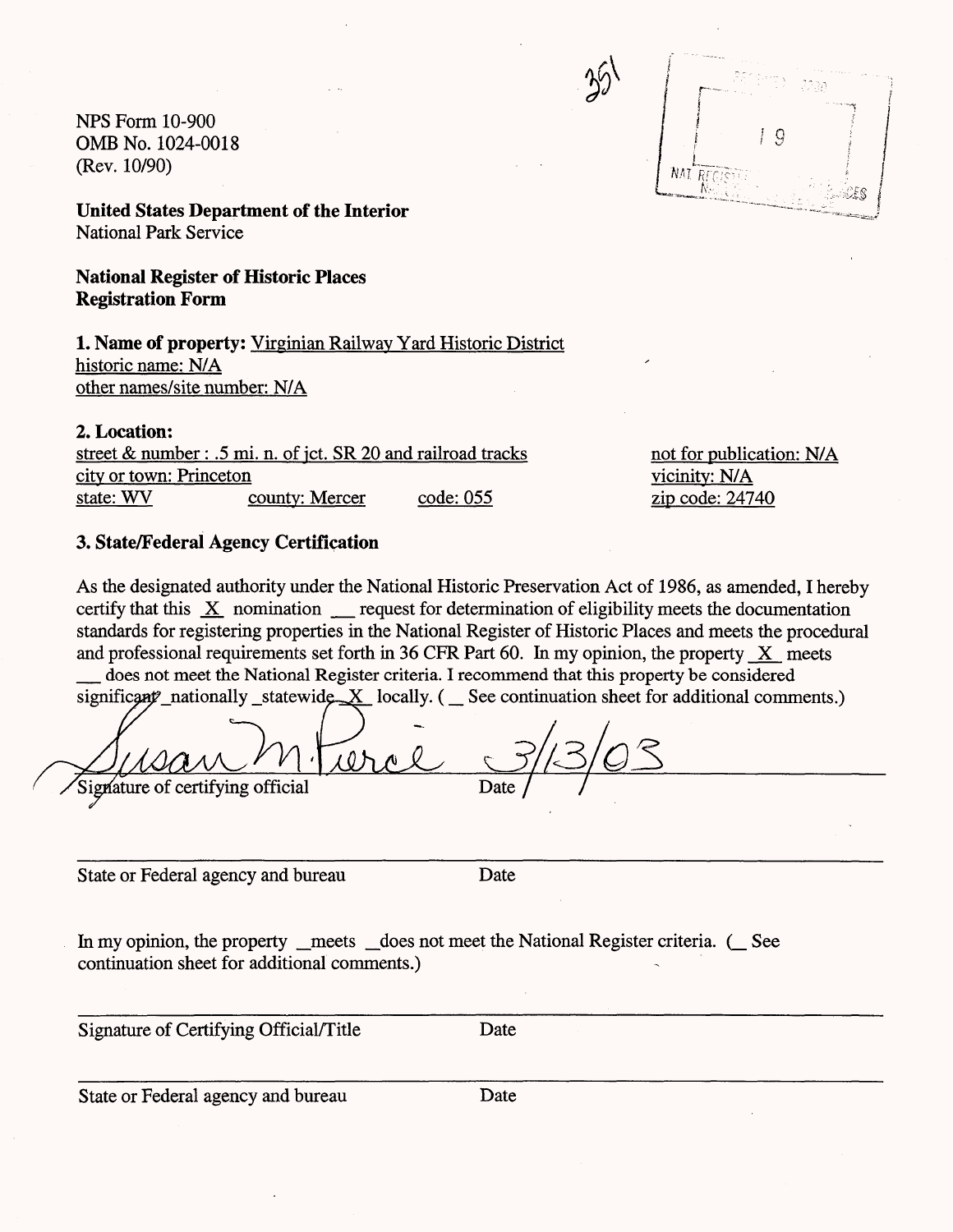# **Virginian Railway Yard Historic District Server County, West Virginia**

# **4. National Park Service Certification:**

I, hereby, certify that this property is:

- $\underline{V}$  entered in the National Register. \_ See continuation sheet
- \_ determined eligible for the National Register. \_ See continuation sheet determined not eligible for the
- National Register.
- \_ removed from the National Register.

 $_$  other, (explain:)  $_$ 

 $\sqrt[3]{3}$ 

ignature of Keeper Date of Action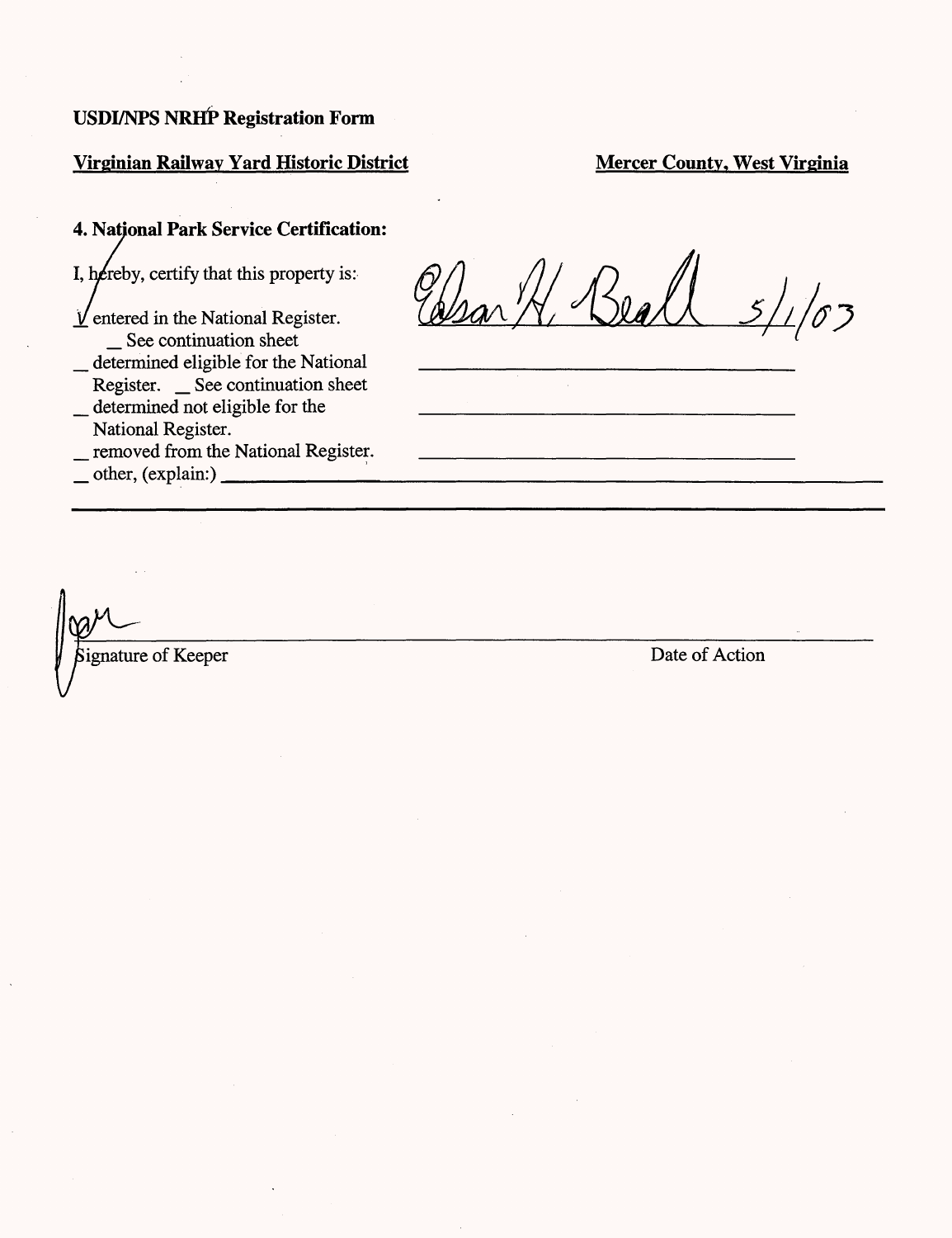# **Virginian Railway Yard Historic District Server Accept Mercer County, West Virginia**

### **5. Classification:**

| <b>Ownership of Property</b> | Category of P |
|------------------------------|---------------|
| private                      | h             |
| $X$ public-local             | d             |
| public-State                 | S1            |
| public-Federal               | sti           |
|                              |               |

| Category of Property |  |
|----------------------|--|
| building(s)          |  |
| X district           |  |
| site                 |  |
| structure            |  |
| object               |  |

| No. of Resources within Property |                              |
|----------------------------------|------------------------------|
|                                  | contributing noncontributing |
| 14                               | buildings                    |
|                                  | sites                        |
|                                  | structures                   |
|                                  | objects                      |
|                                  | Total                        |

Name of related multiple property listing: N/A

No. of contributing resources previously listed in the National Register: 0

**6. Functions or Use** Historic Functions: TRANSPORTATION: Railroad.

Current Functions: VACANT/NOT IN USE.

**7. Description:** Architectural Classification: LATE VICTORIAN: Romanesque Revival.

Materials:

Foundation: Concrete.

Walls: Metal siding: brick.

Roof: Metal; concrete; foam.

Other: Wood; glass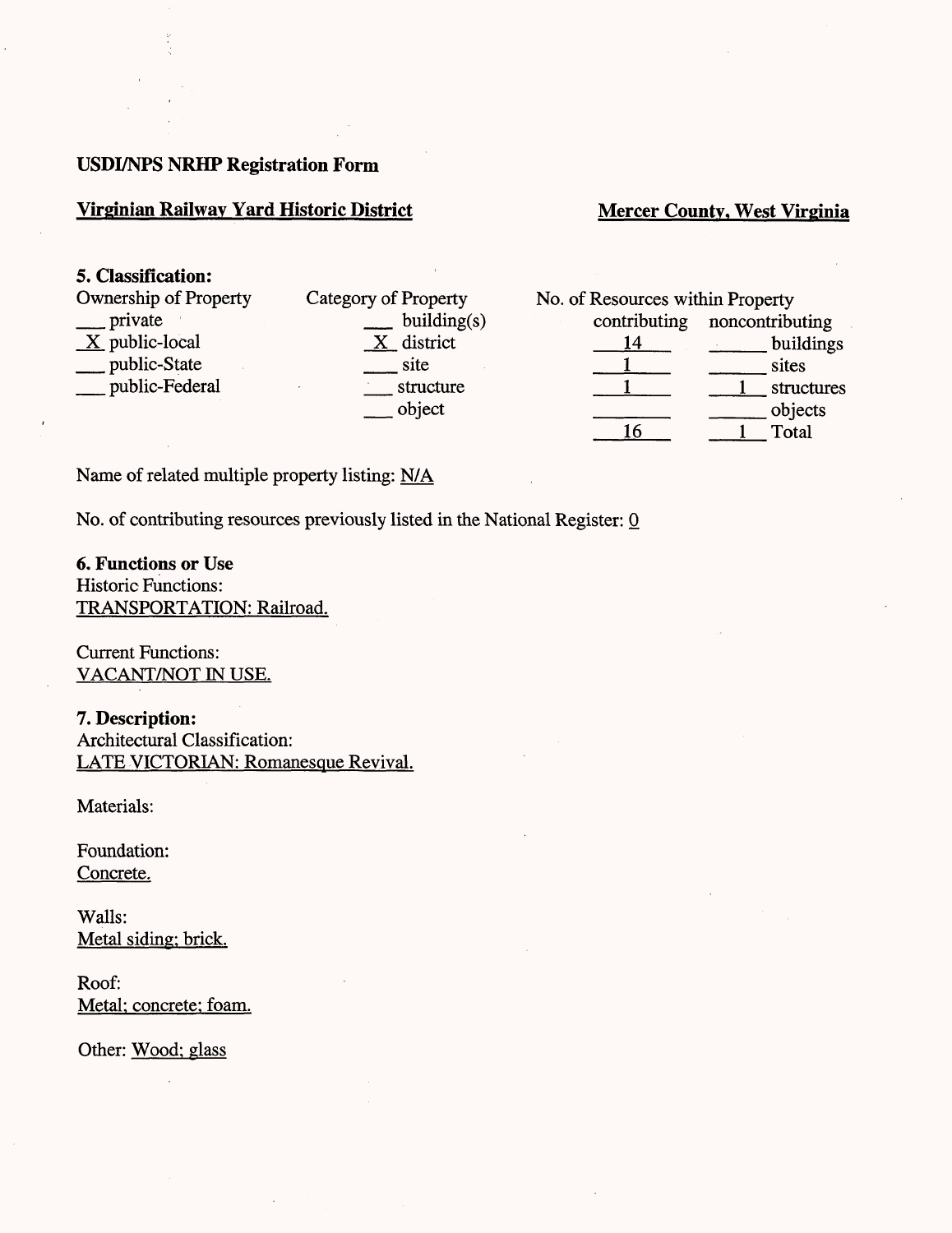### **Virginian Railway Yard Historic District Mercer County, West Virginia**

#### **8. Statement of Significance:**

 $X$  A Property is associated with events that have made a significant contribution to the broad patterns of our history.

- \_\_ B Property is associated with the lives of persons significant in our past.
- $X$  C Property embodies the distinctive characteristics of a type, period, or method of construction or represents the work of a master, or possesses high artistic values, or represents a significant and distinguishable entity whose components lack individual distinction.

D Property has yielded, or is likely to yield, information important in prehistory or history.

Criteria Considerations: (Mark "X" in all the boxes that apply)

\_\_A owned by a religious institution or used for religious purposes.

\_\_B removed from its original location.

\_\_C a birthplace or a grave.

\_D a cemetery.

\_E a reconstructed building, object, or structure.

\_F a commemorative property.

\_G less than 50 years of age or achieved significance within the past 50 years.

Areas of Significance: Architecture: Community Planning and Development: Transportation.

Period of Significance: 1905-1953

Significant Dates: 1905

Cultural Affiliation: N/A

Significant Person: N/A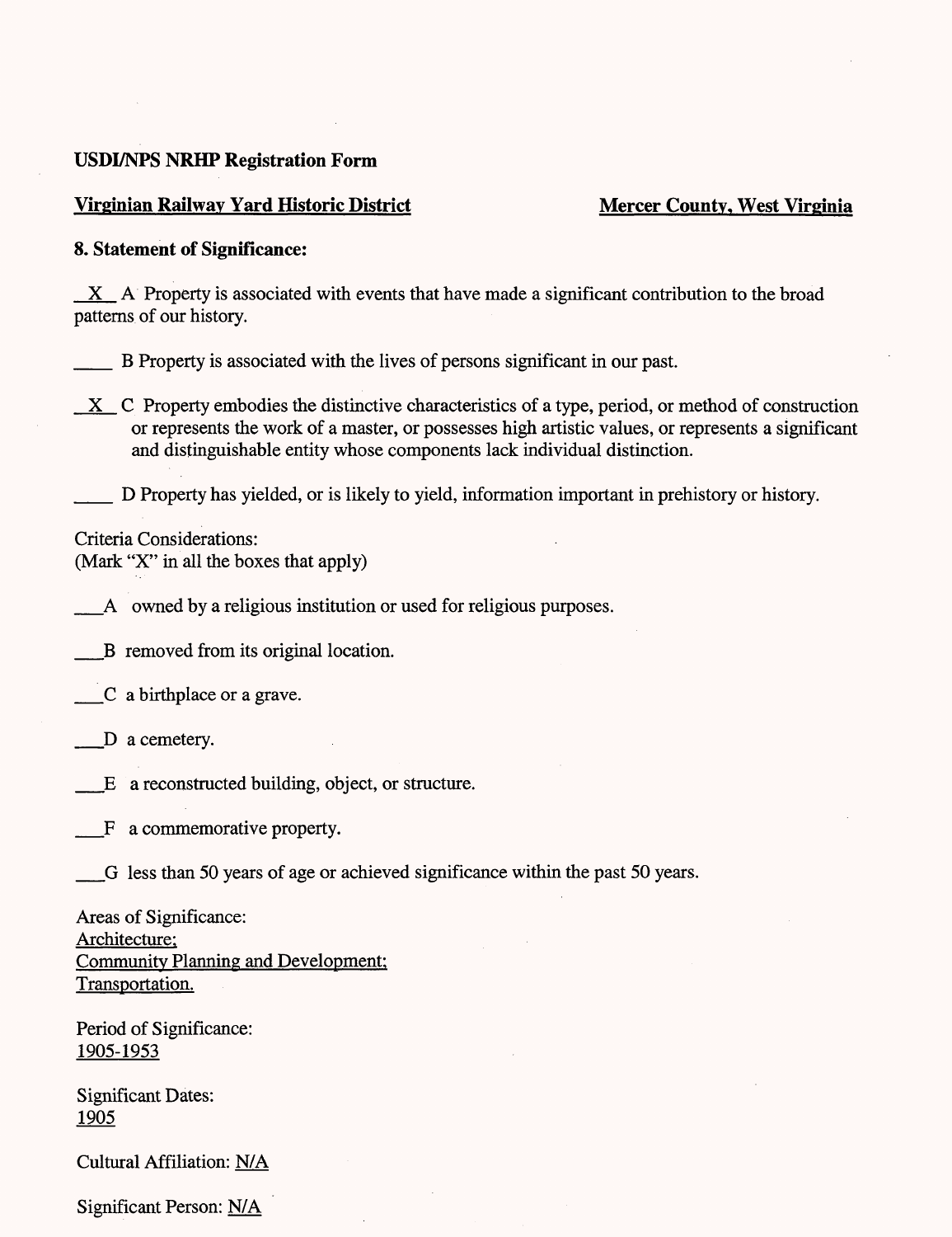## **Virginian Railway Yard Historic District Service Service Service Mercer County, West Virginia**

Architect/Builder: N/A

See **continuation sheets.**

### **9. Major Bibliographic References**

(Cite the books, articles, and other sources used in preparing this form on one or more continuation sheets.)

- Previous documentation on file (NPS):<br>
preliminary determination of individual listing<br>
X State Historic Preservation Office preliminary determination of individual listing X State Historic Preservation Office<br>
(36 CFR 67) has been requested <u>Determination</u> Other State agency
- 
- \_ previously listed in the National Register \_ Federal agency previously listed in the National Register Federal agency<br>previously determined eligible by the National Register Local government
- \_ designated a National Historic Landmark \_ University designated a National Historic Landmark<br>
<u>Corded by Historic American Buildings</u><br>
Survey # Specify repository: Pri
- 
- recorded by Historic American Engineering Record *#*

# **10. Geographic Data:**

**Acreage of property:** Approximately 33 acres.

**Quadrangle:** Athens. WVA

#### **UTM References:**

Zone/Easting/Northing A. 17-492284-4136898. B. 17-492535-4136825. C. 17-492417-4136339. D. 17-492181-4136328.

**Verbal Boundary Description** (See continuation sheet)

**Boundary Justification** (See continuation sheet)

- 
- 
- 

Specify repository: Princeton Public Library<br>Princeton, WV 24740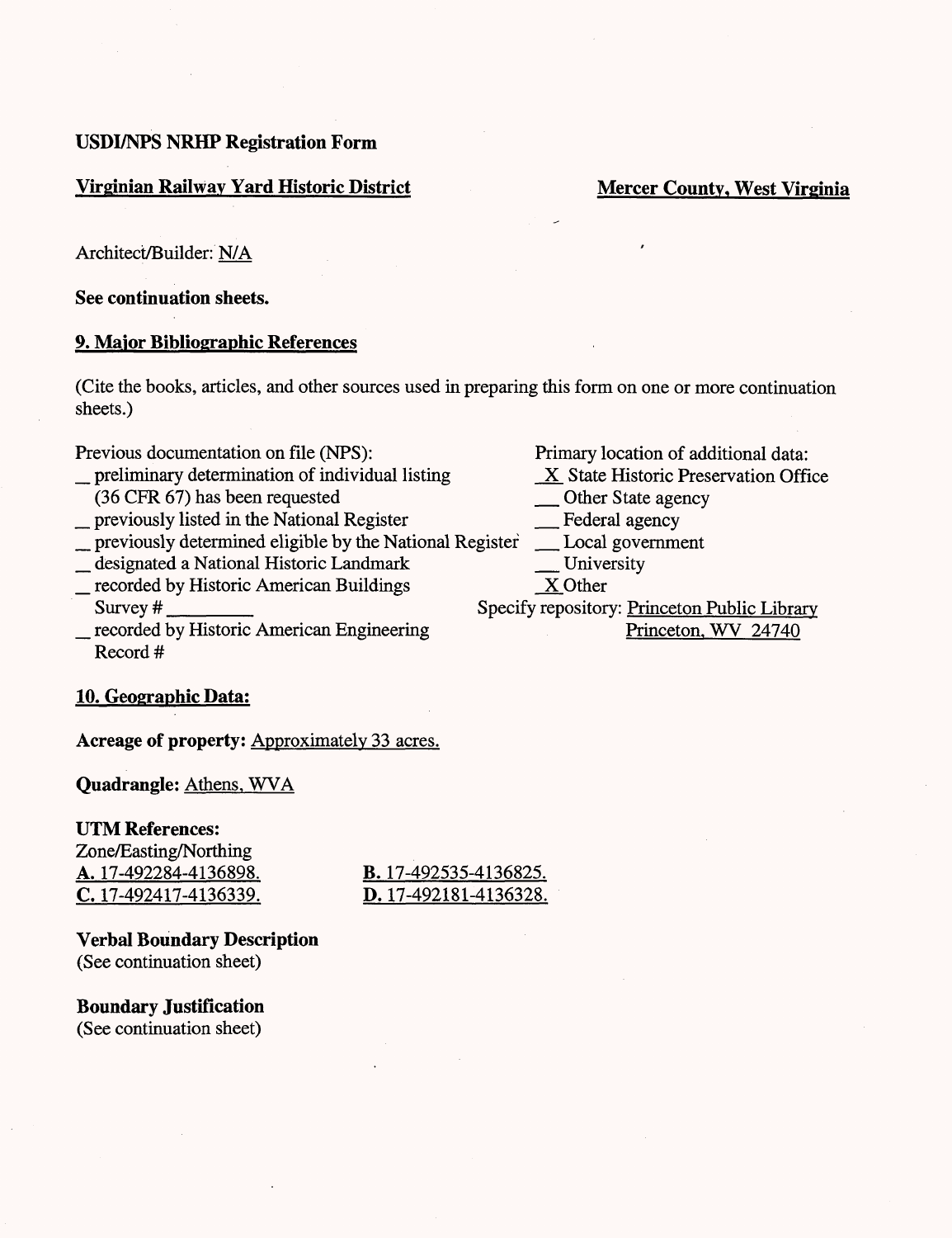# **Virginian Railway Yard Historic District Mercer County, West Virginia**

# **11. Form prepared by:**

# name/title: Michael Gioulis, Historic Preservation Consultant

organization: Same as above date: October 2002

street & number: 612 Main Street telephone: (304) 765-5716

city or town: Sutton state: WV zip code: 26601

**Property owner**

name: Norfolk & Southern Railway

street & number: 800 Princeton Avenue telephone: (304) 325-4348

city or town: **Bluefield** state: WV zip code: 24701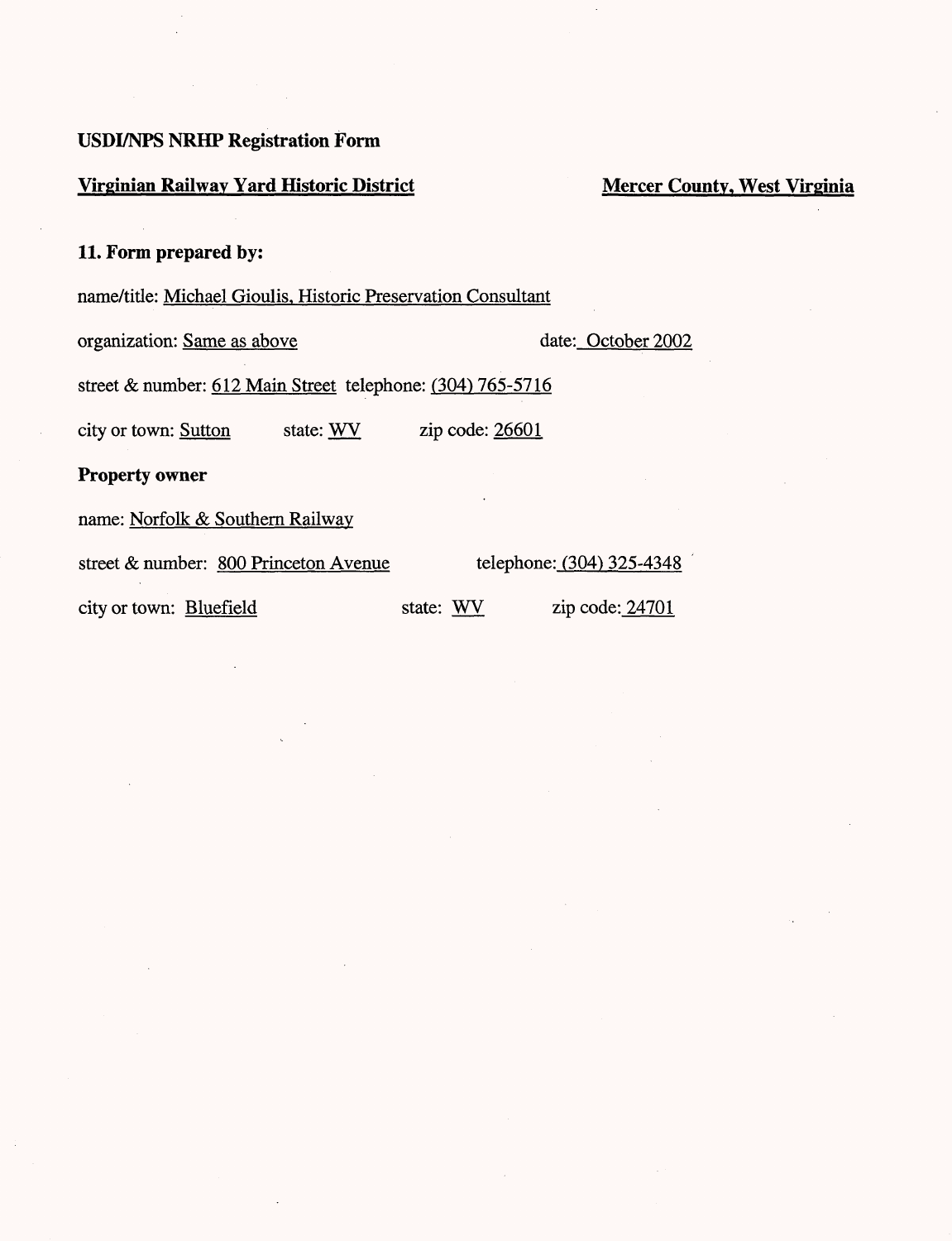#### **Virginian Railway Yard Historic District Mercer County, West Virginia**

| <b>Section 7</b> | Page |
|------------------|------|
|                  |      |

The Virginian Railway Yard Historic District is composed of the extant structures and buildings of the Virginian Railway located in Princeton, Mercer County, West Virginia. It contains all of the historic sites of the railway yard. The yard is located on the eastern edge of the county seat of Mercer County, Princeton. Princeton is in the south central portion of the county.

The nominated area contains approximately thirty-three (33) acres. There are seventeen resources in the district: fourteen (14) are considered contributing buildings; one (1) contributing site; one (1) contributing structure, and one (1) non-contributing structure.

The yard is a large flat tract of land with the railroad tracks to the east and west of the yard. The district represents mostly early and mid 20<sup>th</sup> century railroad buildings. These are primarily one and two-story, masonry buildings, many with railroad spurs leading into and out of the buildings to facilitate servicing the railroad cars. Many of the buildings date to the founding of the Virginian Railway in 1905-1909 and a physical improvements campaign in the early 1920's. The early construction dates correspond to the "boom" time of the Virginian Railway.

The predominant construction style of the buildings and structures in the yard is Vernacular railroad architecture. The buildings are simple and functional and primarily masonry. The Locomotive Erecting Shop, site #0007, is a Vernacular adaptation of the Romanesque Revival style. This is illustrated through the use of brick in its façade, parapet walls and large arched window openings. While the buildings do not have round towers as many Romanesque Revival buildings often do, they do have skylights. The skylights in the Locomotive Erecting Shop are a series of sawtooths located on the north elevation. This is considered a contributing building. Many of the buildings within the yard also follow this style.

The transfer table pit, site #0008, is parallel to the Locomotive Erecting Shop, #0007, on the south side. Originally it serviced #0007 to the north and a machine shop to the south. The machine shop foundations are all that remain today. The pit is 441' feet long and about 4' deep. The railroad tracks within the pit are no longer extant. This is considered a contributing site.

There are three water pump houses within the yard: site #0009 located on the north end of the yard; site #0010 in the middle of the yard; and site #0011 on the south end of the yard. They are all one-story, shallow end gable buildings with concrete roofs, brick facades, multi-paned metal windows and concrete foundations. Two of the pump houses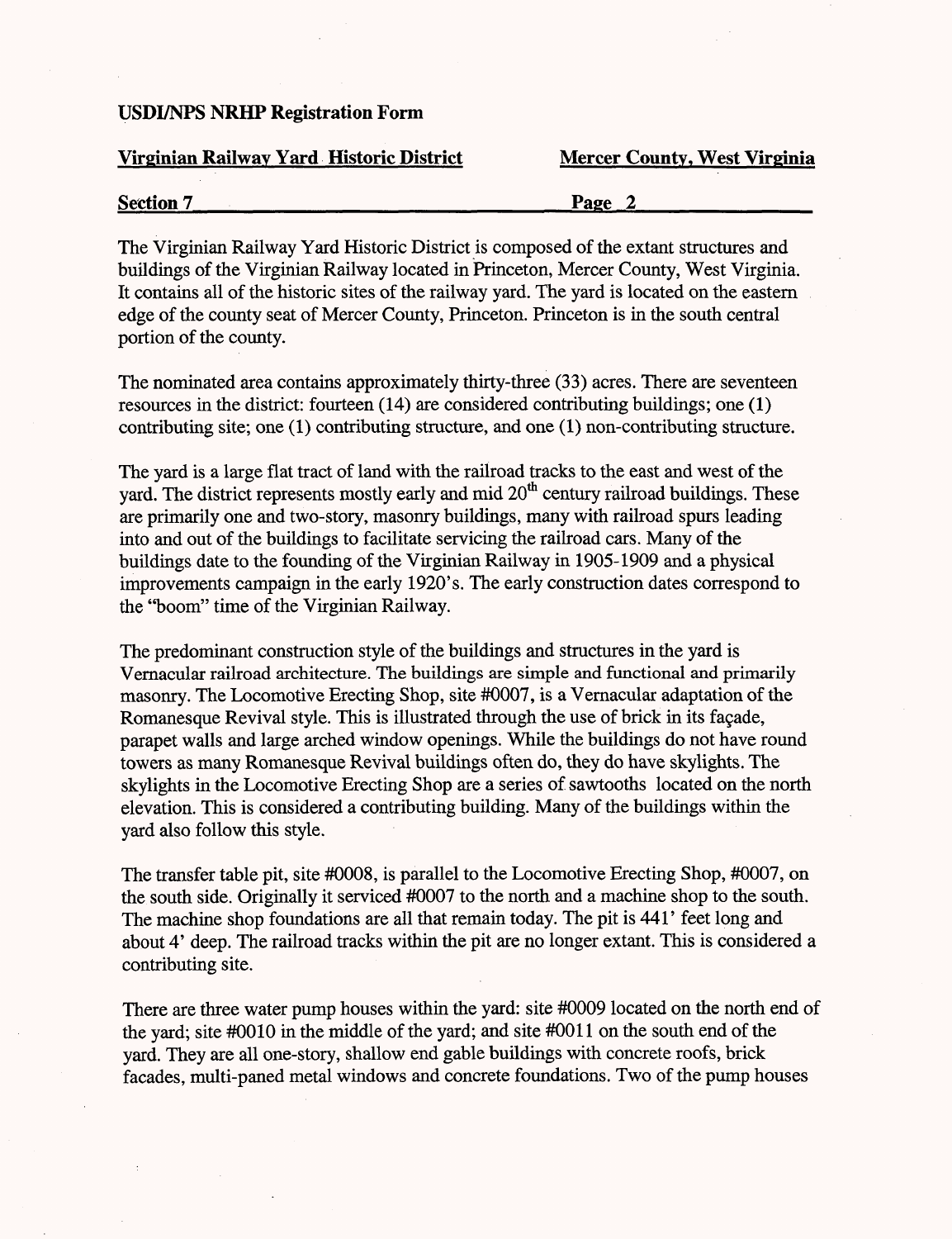#### **Virginian Railway Yard Historic District**

|  | <b>Mercer County, West Virginia</b> |
|--|-------------------------------------|
|  |                                     |

| <b>Section 7</b> | Page |
|------------------|------|
|                  |      |

still have the metal structure on the roof for the hoses and a platform for manning the hoses. Within each building is a large electric pump. The three pump houses are considered contributing buildings.

The following is a complete list of resources in the district. The numbers refer to the accompanying map. There are seventeen resources in the district: fourteen (14) are considered contributing buildings; one (1) contributing site; one (1) contributing structure, and one (1) non-contributing structure.

#### LIST OF SITES

#### **0001. North Repair Shop**

date: Ca. 1925

description: Long, tall, metal building. Metal roof and siding. Roof monitors. Metal windows. Concrete foundation. 504' long X 104' wide. 5 bays wide and 33 bays long. 1 contributing building.

#### **0002. Freight Shed**

date: Ca. 1940

description: One-story, shed roof building. Concrete roof. Red brick façade. Glass block windows. Concrete pier foundation. 100' long X 24' wide. 3 bays wide. Concrete deck on the east side of the building.

1 contributing building.

#### **0003. Brick Storehouse**

date: Ca. 1940

description: One-story, shallow end gable building with central skylight. Concrete roof with metal cap. Red brick façade. Glass block windows with concrete sills. Freight doors on sides with glass block transoms. Concrete foundation. 302 ' long X 63' wide. 3 bays wide by 13 bays long.

1 contributing building.

# **0004. Office/Storage Building**

date: Ca. 1908/1925

description: One-story, shallow end gable building. Concrete roof with metal cap. Central roof monitor and skylights. Red brick façade. Multi-paned metal windows with concrete sills. Freight doors with glass block transoms. Concrete foundation. 26' long X 63' wide. 4 bays wide X 14 bays long. Newer building to the north attached to the original building on the south. The older portion of the building is fire damaged and most of the roof is gone.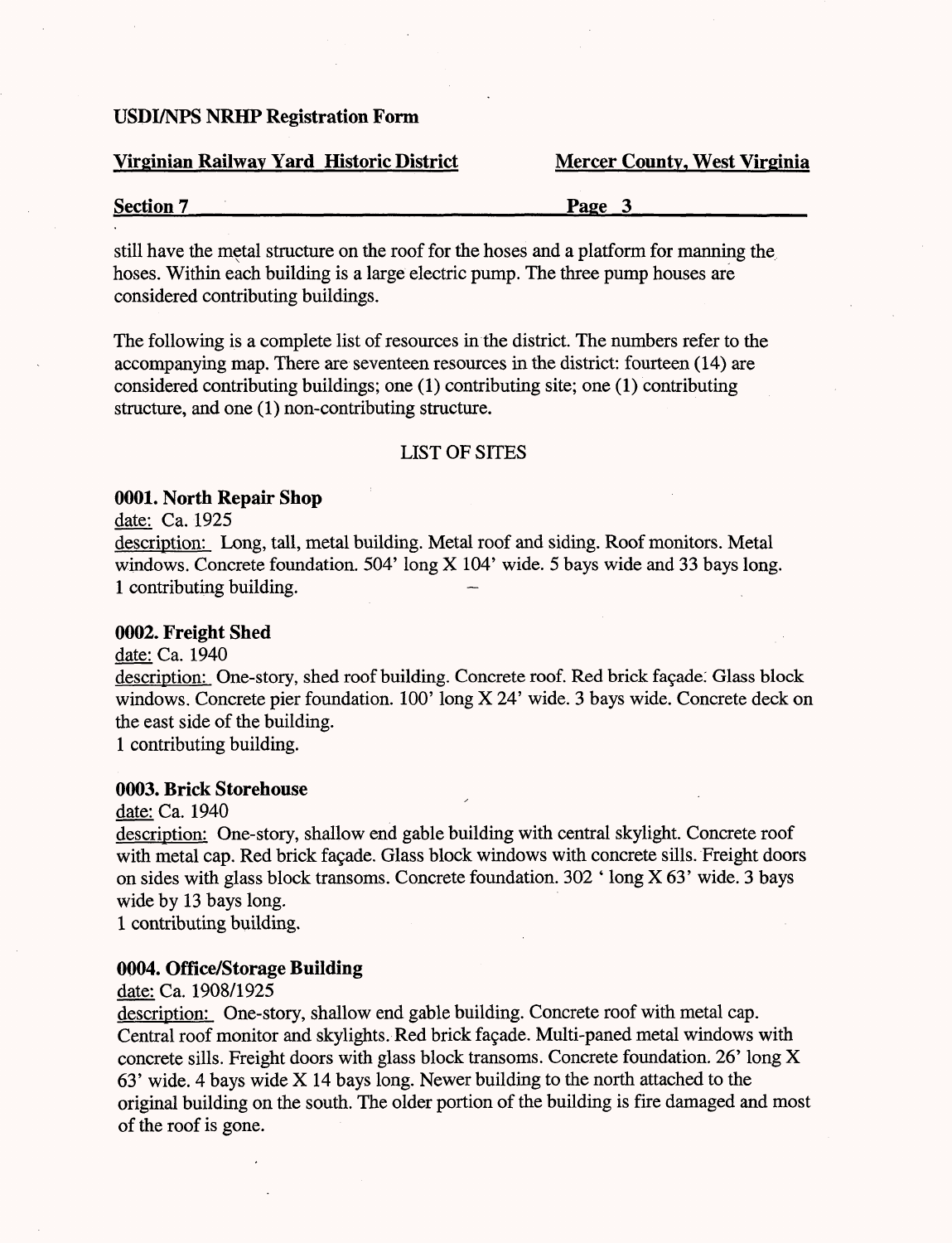### **Virginian Railway Yard Historic District Mercer County, West Virginia**

**Section 7\_\_\_\_\_\_\_\_\_\_\_\_\_\_\_\_\_\_\_\_\_\_\_\_\_Page 4\_\_\_\_\_\_\_\_\_\_\_**

1 contributing building.

### **0005. Loading Platform**

date: Ca. 1955 description: Long loading platform next to tracks. Metal and concrete canopy supported by concrete columns. Concrete foundation/deck. 1 contributing structure.

# **0006. Repair Shop/Office**

date: Ca. 1905/1960 description: Long, tall, end gable, metal building. Corrugated metal roof and siding. Concrete foundation. 221' long X 104' wide. 1X1 bays. This newer, ca. 1960, building incorporates the original, ca. 1905, one-story, flat roof, brick office building. 1 contributing building.

### **0007. Locomotive Erecting Shop**

date: Ca. 1905

description: Two-story, flat roof building with one-story, flat roof wing on the north. Sawtooth roof skylights on the north wing. Red brick facade. Large arched window openings with multi-paned metal windows with concrete sills. Concrete foundation. Interior structure is timber and steel beams. 437' long X 128' wide. 5 bays wide X 21 bays long.

1 contributing building.

### **0008. Transfer Table Pit**

date: Ca. 1905 description: The pit is 441' feet long and about 4' deep. The railroad tracks within the pit are no longer extant. 1 contributing site.

#### **0009. North Pump House**

date: Ca. 1920 description: One-story, shallow end gable building. Concrete roof. Red brick façade. Window boarded up. Window opening has concrete sill. Double entrance doors. Concrete foundation. 12' X 12'. 1 X 1 bays. 1 contributing building.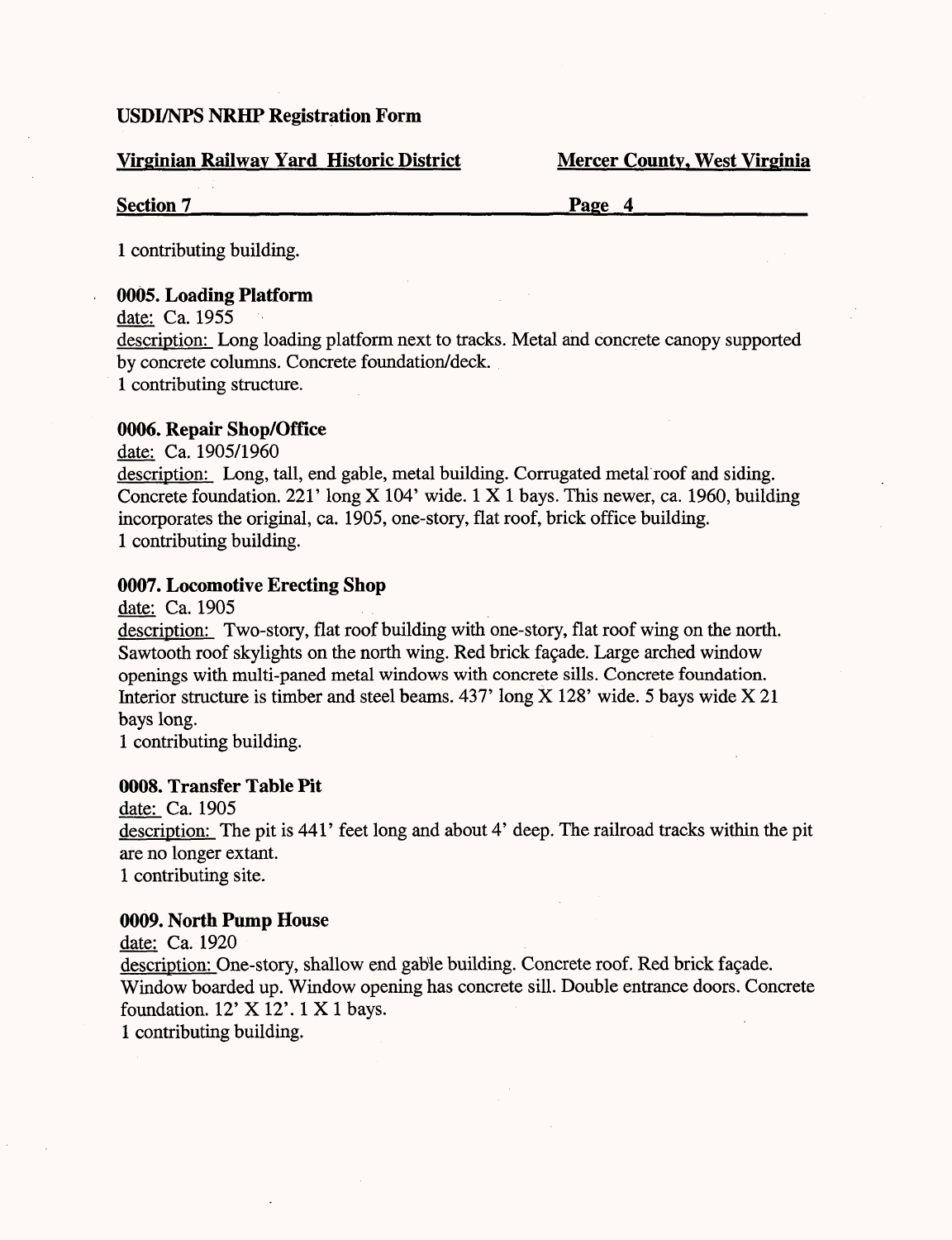#### **Virginian Railway Yard Historic District Mercer County, West Virginia**

**Section 7\_\_\_\_\_\_\_\_\_\_\_\_\_\_\_\_\_\_\_\_\_\_\_\_\_Page 5\_\_\_\_\_\_\_\_\_\_\_**

#### **0010. Middle Pump House**

date: Ca. 1910

description: One-story, flat roof building. Concrete roof. Red brick fagade. Multi-paned metal window. Concrete foundation. 12' X 12'. 1 X 1 bays. Metal platform on roof with steps. Metal plaque on front of building reads, "NV-3405-F." 1 contributing building.

#### **0011. South Pump House**

date: Ca. 1910

description: One-story, flat roof building. Concrete roof. Red brick façade. Multi-paned metal window. Concrete foundation. 12' X 12'. 1X1 bays. Metal platform on roof with steps.

1 contributing building.

#### **0012. Oil House**

date: Ca. 1910

description: Small, one-story, end gable building. Concrete roof. Red brick fagade. Window opening has concrete sill. Large opening on the front. Concrete foundation. 12' X 12'. 1 X 1 bays.

1 contributing building.

# **0013.1.E.P./Engineering Building**

date: 1911

description: Tall, one-story, "L', flat roof building. Wood brackets. Red brick fagade. Large, arched window openings with multi-paned, wood and metal windows. Concrete foundation. 64' long. 3 bays wide X 4 bays long. Door in building reads "Victor Manufacturing Company 1911 New Berryport Mass." Several tanks and a hydrant surround the building.

1 contributing building.

#### **0014. Cab and Paint Shop**

date: Ca. 1910

description: One-story, flat roof building. Red brick façade. Square, multi-paned, metal windows with concrete sills. Concrete foundation. 65' long X 34' wide. 3  $\overline{X}$  4 bays. 1 contributing building.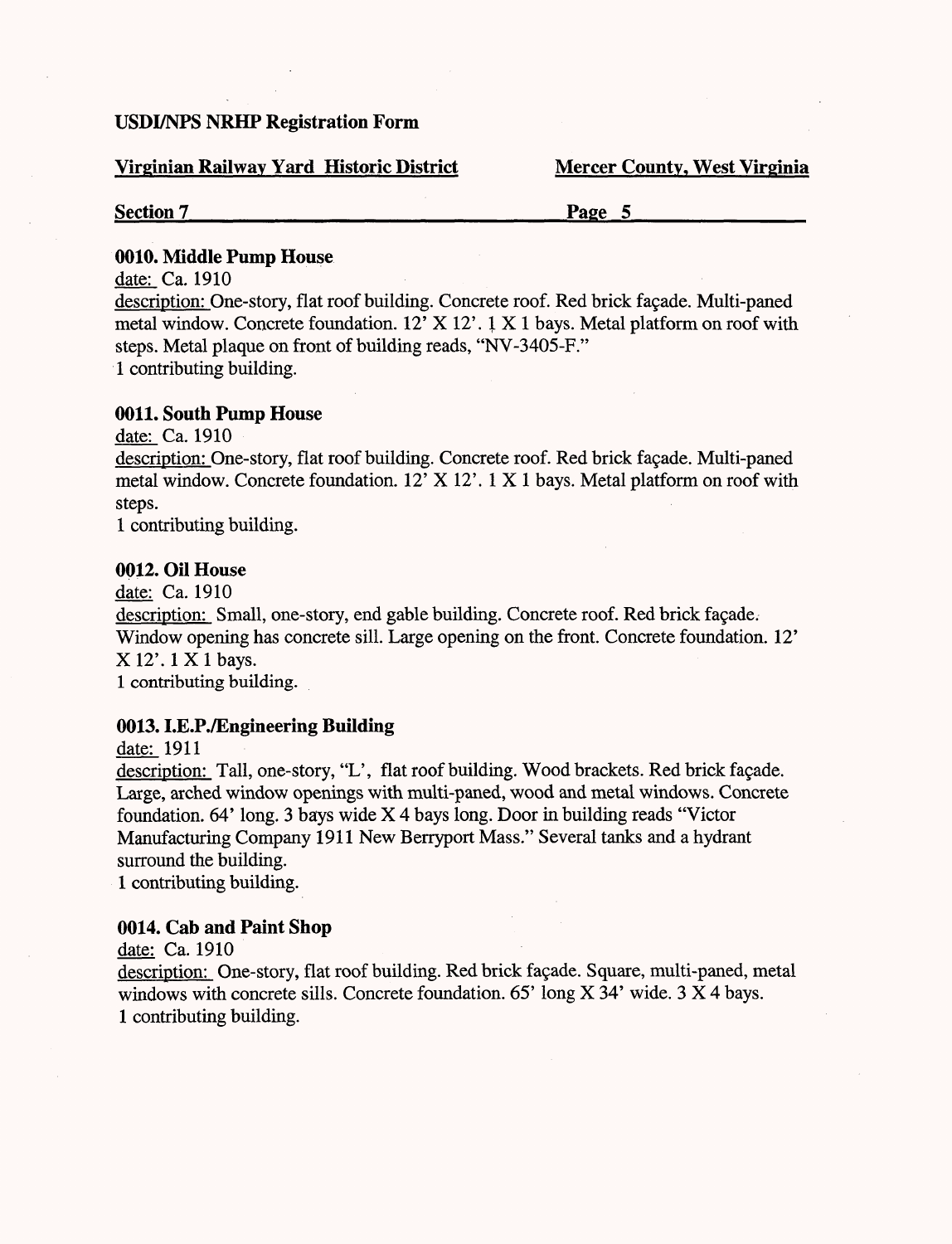#### **Virginian Railway Yard Historic District Mercer County, West Virginia**

# **Section 7\_\_\_\_\_\_\_\_\_\_\_\_\_\_\_\_\_\_\_\_\_\_\_\_\_\_Page 6\_\_\_\_\_\_\_\_\_\_\_\_**

#### **0015. Car Wheel Shop**

date: Ca. 1905

description: One-story, flat roof building. Terra cotta roof cap. Red brick facade. Arched window openings with multi-paned metal windows and glass block. Concrete foundation. 102' long X 60' wide. 3X5 bays. 1 contributing building.

# **0016. North Storage Building**

date: Ca. 1920

description: One-story, shed roof building. Foam roof with concrete cap. Red brick façade. Arched freight openings. Concrete foundation.  $150'$  long X 22' wide. 11 bays wide X 1 bay long.

1 contributing building.

### **0017. Rail Car**

date: Ca. 1960

description: Rail car sitting on a wood pier foundation. Car filled with sand, presumably for sandblasting purposes.

1 non-contributing structure.

#### **Summary:**

All of the buildings associated with the Virginian Railway Yard Historic District represent the growth and evolution of the railway. They are in as-built condition, or they continue to clearly illustrate their function. As a whole, they represent almost 50 years of a unique railway complex.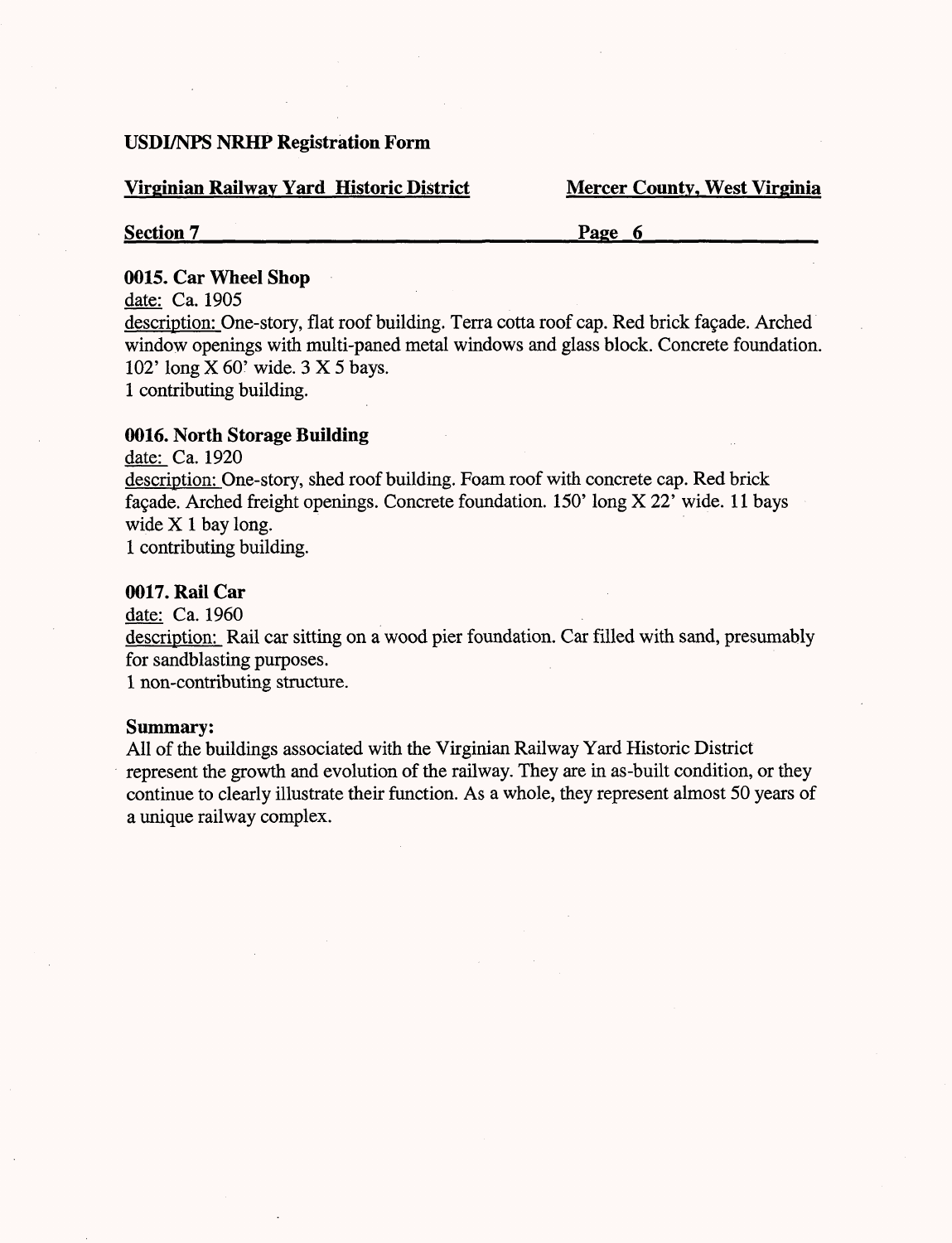### **Virginian Railway Yard Historic District Mercer County, West Virginia**

| <b>Section 8</b> | Page |
|------------------|------|
|                  |      |

The Virginian Railway Historic District is significant under Criterion A for Community Planning and Development through its association with the development of the City of Princeton; it is also significant under Criterion A for Transportation through its association with the development of the city and the county and the commerce of the region through the Virginian Railway. The district is also significant under Criterion C for Architecture through its association with railroad architecture.

Under Criterion A, the Virginia Railway Historic District is significant for Community Planning and Development through its association with the development of the city, the county, and the region. Mercer County was formed March 17,1837, from portions of Giles and Tazewell counties of Virginia. It was named in honor of General Hugh Mercer who fell in battle at Princeton, New Jersey during the Revolutionary War. By 1840, it had a population of 2,233 and by 1880,7,467. The Norfolk and Western Railroad arrived in the southern end of the county in 1885, and the resulting new coal mines caused the population to grow. Coal tonnage exceeded one million tons per year by 1900; two million tons by 1910; and peaked with over three million tons by 1920. The Virginian Railway's coal hauling capacity complimented that of the N&W, thus directly influencing the dramatic rise in regional coal production between 1909 and 1920. After the 1920's the coal tonnage began to decline. The coal industry-fueled growth of the county is reflected in the following population figures:  $1900 - 23,023$ ;  $1910 - 38,371$ ; 1920-49,558.

#### **General History of Princeton, 1826-1953:**

Princeton, the county seat, was settled in 1826 but the village government was not organized until 1837. Again, Princeton was named for General Hugh Mercer who was killed in battle in Princeton, New Jersey. The first post office in Princeton was organized in 1838. By 1860 Princeton had forty houses and two hotels. The entire town was burned in 1862 when retreating Confederates set fire to the courthouse and the town. Princeton began to rebuild itself. In 1865 a five year battle between Princeton and Athens began for the location of the county seat. It was decided by a special election in 1870 that Princeton would be the county seat.

The first bank in the county and Princeton was organized in 1851 under the name Princeton Savings Bank. Dr. Robert B. McNutt was the President, and Alexander M. Mahood was the cashier. Dr. McNutt was also the first resident doctor in Princeton. In 1855 the Methodists and Baptists built a united church on Main Street. This was the first church in Princeton. In 1874 a bank was organized by H.W. Straley to serve the areas farmers. The safe was a trunk and coins were kept in a beaver hat. It is said that Frank James, brother of Jesse James, cased the bank but rejected it because it was so insignificant that to rob it would be a reflection on their prowess.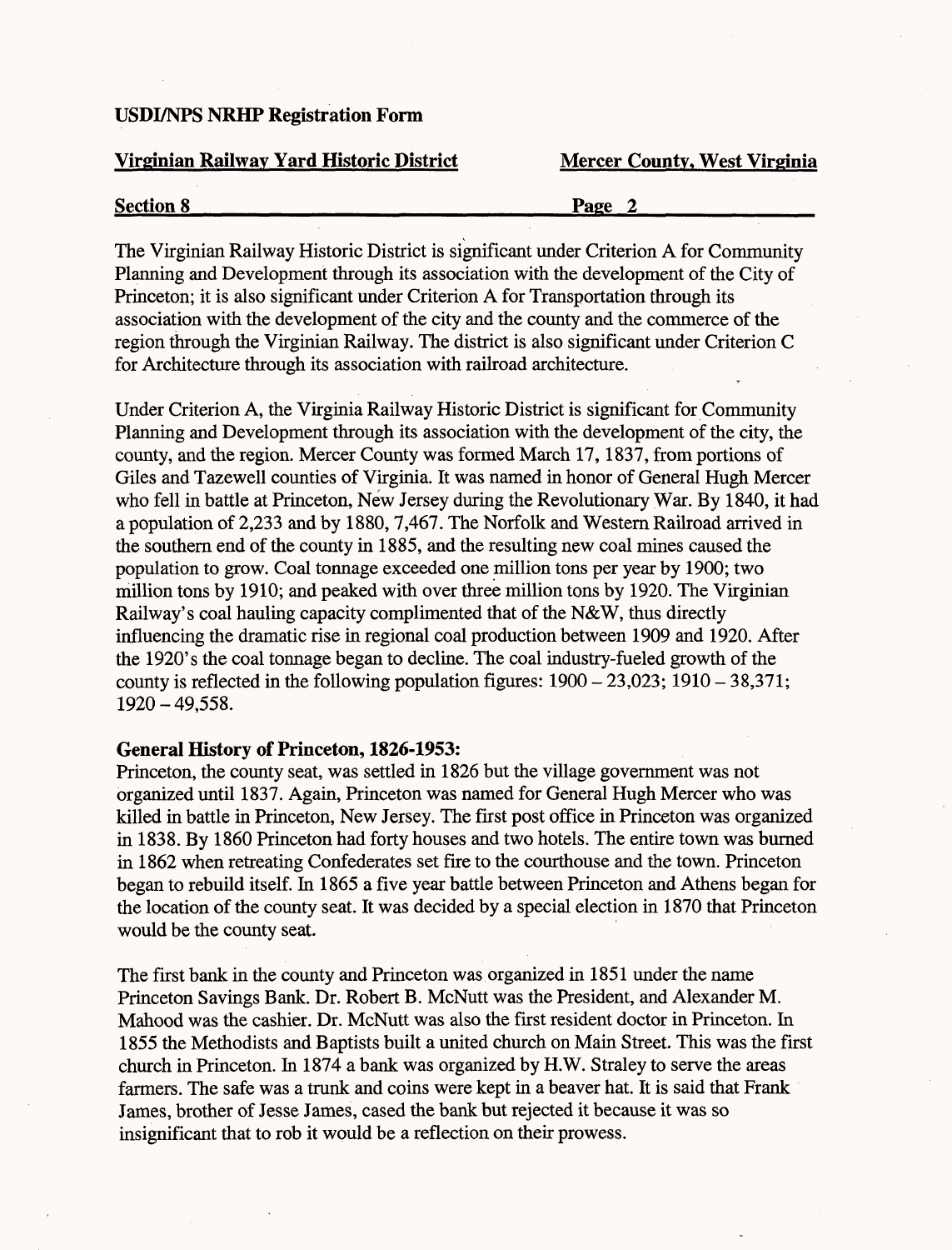### **Virginian Railway Yard Historic District Mercer County, West Virginia**

# **Section 8\_\_\_\_\_\_\_\_\_\_\_\_\_\_\_\_\_\_\_\_\_\_\_\_\_Page 3\_\_\_\_\_\_\_\_\_\_\_**

Princeton slowly grew after it became the county seat in 1870. Two hotels were rebuilt, The Alvis and The Pearis. The Bank of Princeton was chartered in 1872. This was the only bank between Charleston, West Virginia and Bristol Tennessee at the time. In the 1870's, Captain John Smith and Captain Hercules Scott operated two stores in town. John Darst, who also operated a tan yard, was granted a license to open a hotel. It became known as the Perkins Hotel after 1900. James Hale was issued a license in 1879 as a druggist. Also in 1879, George W. Anderson and Mr. Foster began printing the first newspaper in the county, The Princeton Journal. Shortly afterwards, Dr. R.B. McNutt along with several others started The Greenback Banner.

There were numerous newspapers established in Princeton. The Princeton Journal was the first in 1879 but it was followed by the first daily the Evening Press in 1916; the Princeton Progress in 1912; the Mountain State Sentinel in 1916; the Princeton Observer in 1927; the Princeton News in 1931; and the Princeton Times in 1961. The Princeton Times is the only operational newspaper today.

Churches in Princeton continued to grow. The united church split by 1885 and the Baptists built a church where the Memorial Building now stands. The Presbyterians built a church in 1879 on North Walker Street. A year later the Episcopal Church built a church on Mercer Street.

With the arrival in the mid 1880's of the Norfolk and Western Railroad, Princeton began to experience business expansion. The first baseball team was organized in 1884. A hack service for freight and passengers was started. Several new stores were opened. In 1894, Bluefield began to agitate to be the county seat but this was quickly quelled. By 1900, Princeton had a population of about five hundred and two main streets, Walker and Main Streets.

The Virginian Railway began surveying in 1905 for a right-of-way through Princeton from Norfolk, Virginia to Deepwater, West Virginia. Again, Bluefield collected signatures on a petition to force a special election to determine the location of the county seat. Princeton again won the seat and the ordeal came to an end. With the coming of the railroad, Princeton began to boom. As the population increased, so did the need for utilities. In February 1907 an individual was granted a fifty year franchise to provide electricity to Princeton. In November of the same year, M. Cook of Hinton was also granted a fifty-year franchise to provide water to the city.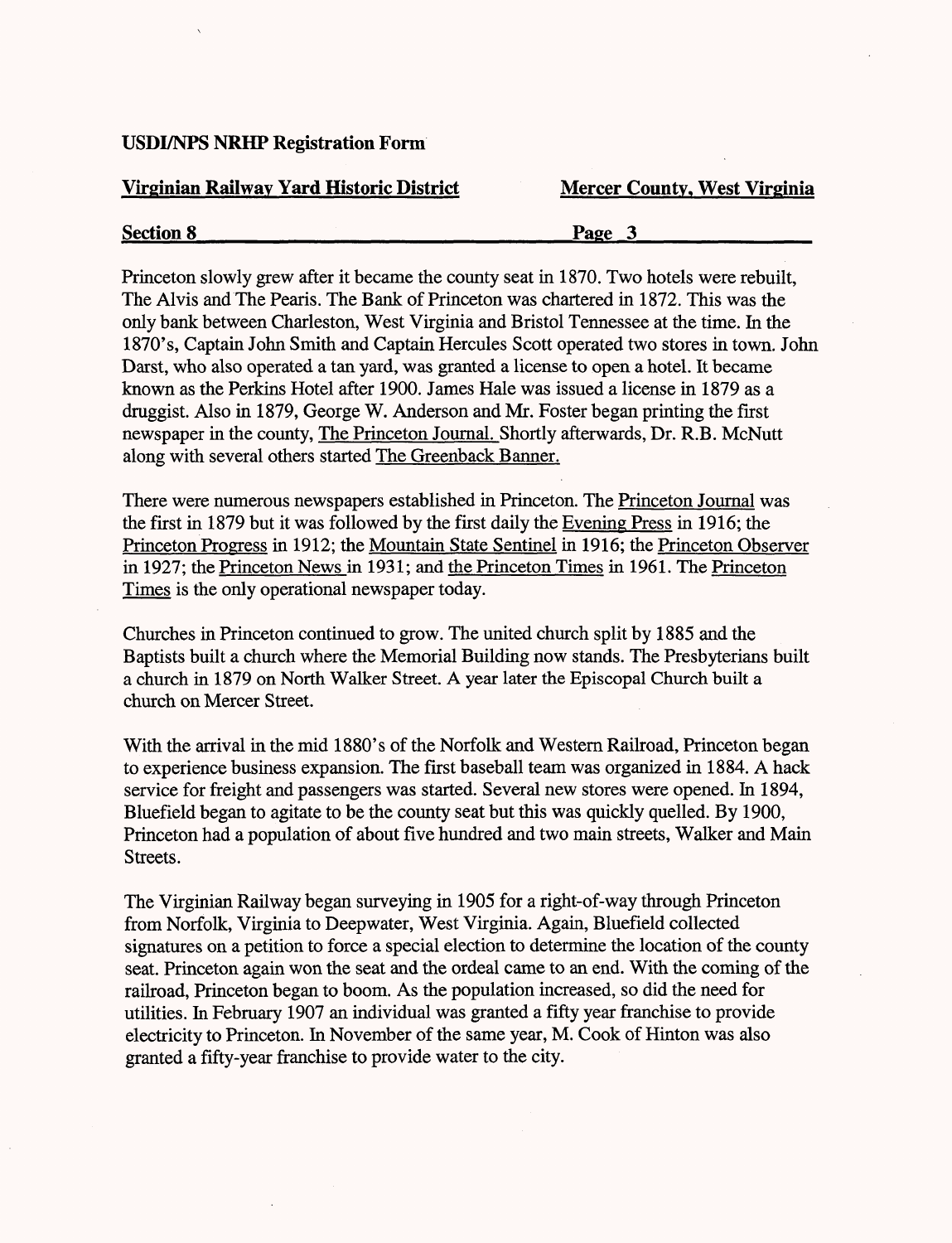#### **Virginian Railway Yard Historic District Mercer County, West Virginia**

|  | <b>Section 8</b> | Page |  |  |
|--|------------------|------|--|--|
|--|------------------|------|--|--|

Two large businesses were established in 1908. The first was the Majestic Steam Laundry, headed by B. Deyerle, opened on Harris Street. The first automobile in Princeton was used as a taxi between Princeton and Bluefield in 1909. The Princeton Power Company operated the first street car in 1909 and it ran from the Courthouse to the Virginian Depot. This street car business operated until September 1940. Sam Evans established an interurban car between Princeton and Bluefield in 1916 and it remained in operation until April 1947. State Route 20 was the original right-of-way for the interurban line. By 1927 the Majestic had the second largest payroll in town; the first was the Virginian Railway. The second large business to open was the J.H. Lilly Real Estate Agency.

The Virginian Railway was completed to Deepwater, WV in 1909 and Princeton's development began moving towards the depot at the end of Mercer Street. Prior to this Mercer Street had been known as Concord Road. Stores, hotels, restaurants began lining the road to the depot which was located at the end of Mercer Street on the east side of North First Street. H.H. Ball and H.C. Hadden opened clothing stores on Mercer Street.

In this same time period, 1909-1910, the Pioneer Coal Company, the oldest coal dealer in Princeton was established by T.H. Teel. Princeton continued to grow.

On February 20,1909, the name was changed from the Town of Princeton to the City of Princeton. By 1910 Princeton's population had doubled to one thousand. The Christ Church, the Methodists, the Baptists and the Presbyterians all relocated their churches to Mercer Street or just off Mercer Street in the case of Christ Church. The populace voted to pave the streets and install a sewage system in 1912.

Schools and education followed the same pattern as other institutions as the coalfields and the railroad expanded. Previously, schools had been small and private. There were a few elementary schools in the county by 1883. The first kindergarten was held in the home of Mrs. MW Christie. The first Free Grade School was located on Lovell Avenue. The Princeton High School was established in 1911; the Mercer Street Elementary School was built in 1912. Public education had arrived in Princeton.

The first hospital in Princeton, the Princeton Hospital, was built in 1912 on Center Street. The Princeton Hospital Training School for Nurses also began in 1912 and was affiliated with the Children's Hospital of Cincinnati. The Memorial Hospital began in 1918 and was located at the corner of Main and Mercer Streets. This was the site of the old Francis Hotel. The Memorial Hospital continued operations up until 1970. Princeton continued to grow and by 1920 had a population of 6,224. The main shops of the Virginian Railway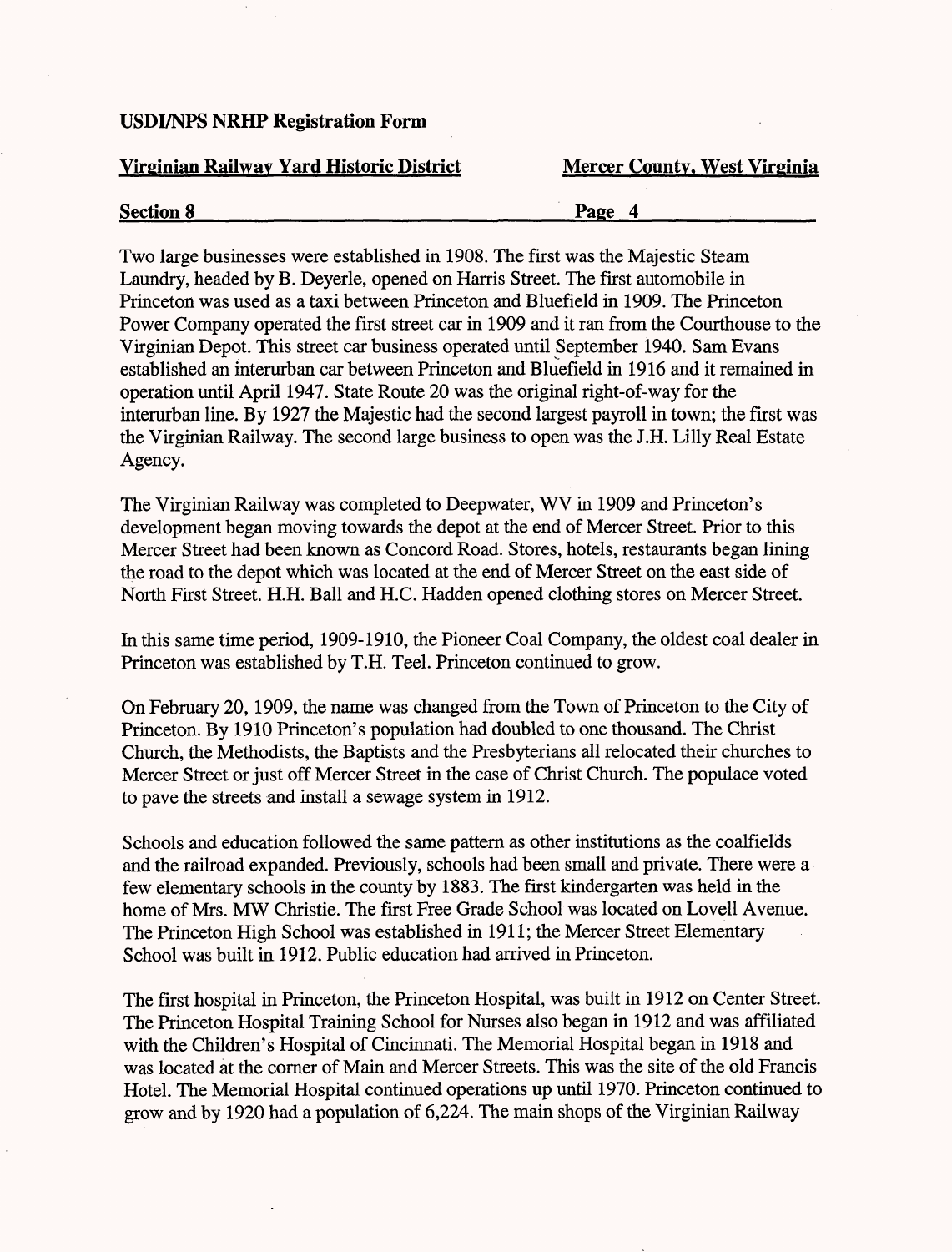### **Virginian Railway Yard Historic District Mercer County, West Virginia**

| <b>Section 8</b> | $\mathbf{v}_{\mathbf{a}\mathbf{o}\mathbf{e}}$ |
|------------------|-----------------------------------------------|
| --------         |                                               |

were located in Princeton and by the mid 1920's they employed over eight hundred men. The annual payroll was over a million dollars. This was the busiest historical time period of Princeton's history. Princeton had sixty stores, three banks, four hotels, two hospitals, two wholesale houses, two printing firms, five drug stores, one hosiery mill, two ax handle factories, two flour mills, two brick plants, an iron foundry, two planning mills, a cabinet shop, an ice plant, a bottling plant, and a bakery. The cornerstone for the Memorial Building was laid in 1928. The Chamber of Commerce was established in 1927 and all of the above businesses were in place and owed their existence to the railroad.

The 1930's and 1940's were also a prosperous time. The Amere Gas Utilities Company was granted a fifty year franchise on November 14,1932 to provide gas to the city. The new Post Office building was built at the corner of Park and Mercer Streets. The Municipal Airport was completed by 1937. The Maidenform Brassiere Company began operations in 1943 at the end of Straley Avenue on the site of the old hosiery mill. WAEY Radio Station, the second radio station in the county, began broadcasting in 1947.

Princeton's population by 1930 had slowly grown from 6,224 in 1920 to 6,955 in 1930. By 1940 it had grown to 7,426 and by 1950 to 8,279. As can be seen by the population figures, Princeton continued to grow but by the 1940's and 1950's it began to slow somewhat as compared to the "boom" figures earlier in the century.

All of this growth was primarily due to the Virginian Railway and especially the presence of their machine and repair shops in Princeton. Thus, the Virginian Railway Yard Historic District is significant under Criterion A for Transportation and for Community Planning and Development through its association with the development of the city and the county and the industrial commerce of the region.

# **General History of the Virginian Railway, 1902-1959**

The Virginian Railway was basically the accomplishment of Henry H. Rogers. He planned and financed the entire endeavor. He spent 40 million dollars building the railway. He took a small C&O five mile feeder line that connected Deepwater on the Kanawha River to Page, south of Deepwater, and turned it into a huge enterprise. In 1902 a southward extension was completed and in 1907 the West Virginia Deepwater Road was combined with the Virginia Tidewater line to complete the Virginia Railway. It ran through some of the riches coal fields, the Pocahontas, in the country. The Virginian arrived in Princeton on November 22,1908. and on July 1,1909 The Virginian Railway was complete along its entire route. The Virginian Railway was unique in that it crossed streams directly rather than paralleling them and it passed through mountains via tunnels.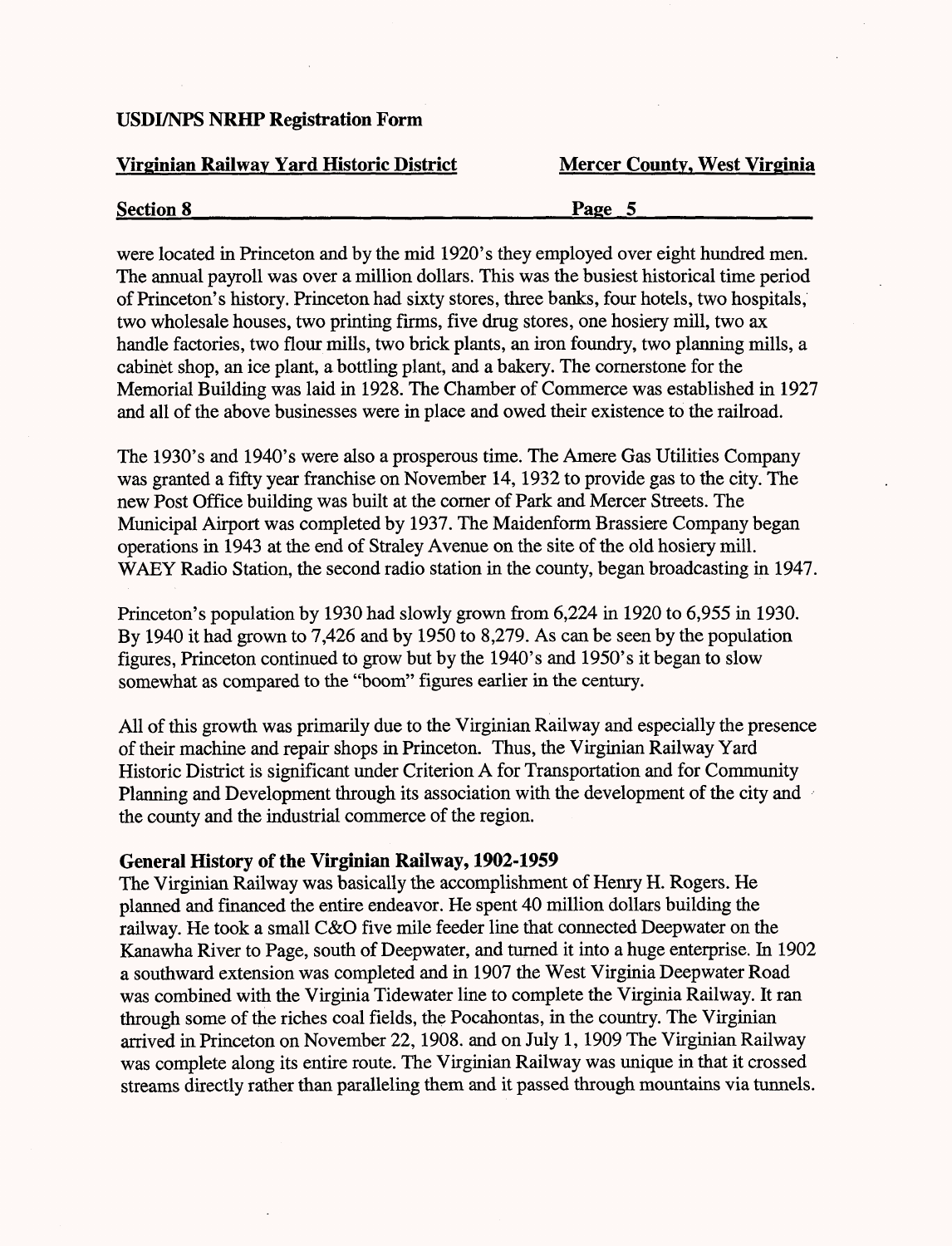#### **Virginian Railway Yard Historic District Mercer County, West Virginia**

# **Section 8 Page 6 Page 6**

It was scientifically engineered to take advantage of the fall in elevation from the West Virginia coalfields to the Tidewater of Virginia. It was electrified from Mullens, WV to Roanoke, Va. in 1923. It also carried some of the largest locomotives and heaviest freight trains in the world. These huge locomotives were able to haul six thousand tons of coal. Rogers secured trackage arrangements with the C&O and N&W Railroad and served coal mines in Fayette and Raleigh Counties. The rapid development of coal mining in conjunction with the railroads can be shown by the following:  $1910 - 14$  mines with a production of  $1,685,875$  net tons; 1920 - 103 mines with a production of 7,602,381 net tons. In 1921 there were more than 150,000 coal-bearing acres under development on the route of the Virginian Railway.

The first passenger train of the Virginian arrived in Princeton on November 21, 1908. The passenger service was also a big money maker. Gross ticket sales in Princeton amounted to 25,731.27 in 1913 and 71,163.36 in 1920.

Henry H. Rogers was based in New York City. He worked for Rockefeller's Standard Oil Company. He was born in 1840 in Fairhaven, Massachusetts. He became an oil operator in Pennsylvania and was later brought into the Standard Oil Company as a Vice-President. Rogers was the only man in history to build a major railroad from his own finances. He did not participate in the day-to-day running of the line but remained in the background and only provided financing. He died in New York in 1909, ironically the year the Virginian was completed.

The Virginian Railway continued to be a major rail line through innovations such as double tracking, steel bridges, telephone dispatching, etc. up until its merger with the N&W Railroad in 1959.

The Virginian Railway Historic District is significant under Criterion C for Architecture through its association with industrial, railroad architecture bearing hallmarks of the Romanesque Revival style common at the turn of the 20<sup>th</sup> century, and also for industrial vernacular architectural forms common into the 1950s.

The predominant construction style of the buildings and structures in the yard are vernacular expressions of railroad architecture. The buildings are simple and functional and primarily masonry. The Locomotive Erecting Shop, site #0007, is a vernacular adaptation of the Romanesque Revival style. This is illustrated through the use of brick in its facade, parapet walls and large arched window openings. The skylights in the Locomotive Erecting Shop form a sawtooth profile on the north elevation, a typical industrial building hallmark of the time. Many of the buildings within the yard display this type of industrial fenestration.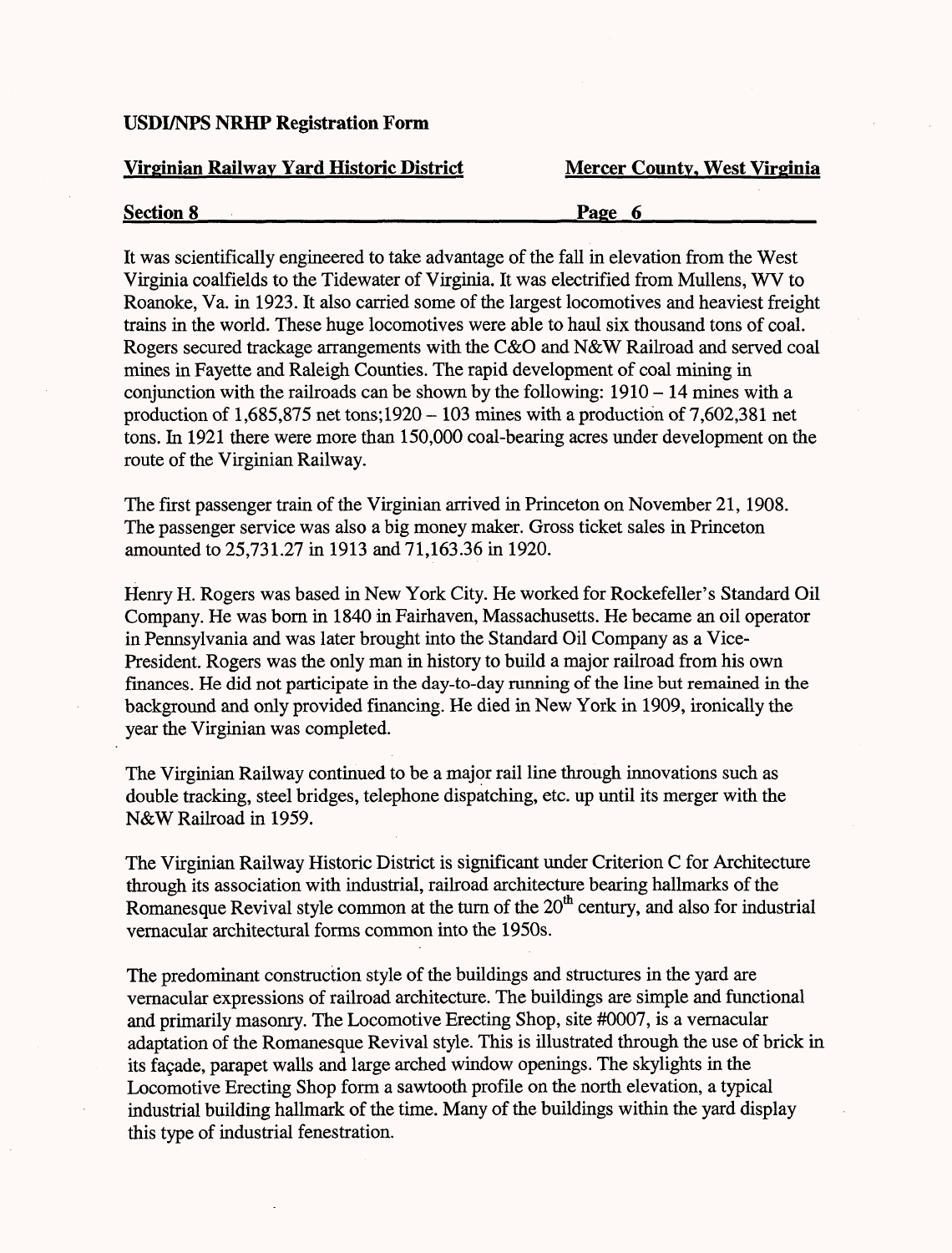#### **Virginian Railway Yard Historic District Mercer County, West Virginia**

**Section 8 Page 7 Page 7** 

#### **Summary:**

The Virginian Railway Historic District is significant under Criterion A for its causal relationship with the physical growth and development of Princeton, and for its association with the development of an extensive rail-based coal transportation infrastructure. The historic district gains additional significance through its intact representation of industrial vernacular and Romanesque Revival style architecture. The beginning of the period of significance, 1905, marks the beginning of construction activities within the historic district, and the ending date of 1953, a point fifty years before the present date, marks the general moment when the population of the town and general railroad haulage of coal began to decline due to the development of hard surface highways, which reduced the use of railroads in all facets of American life.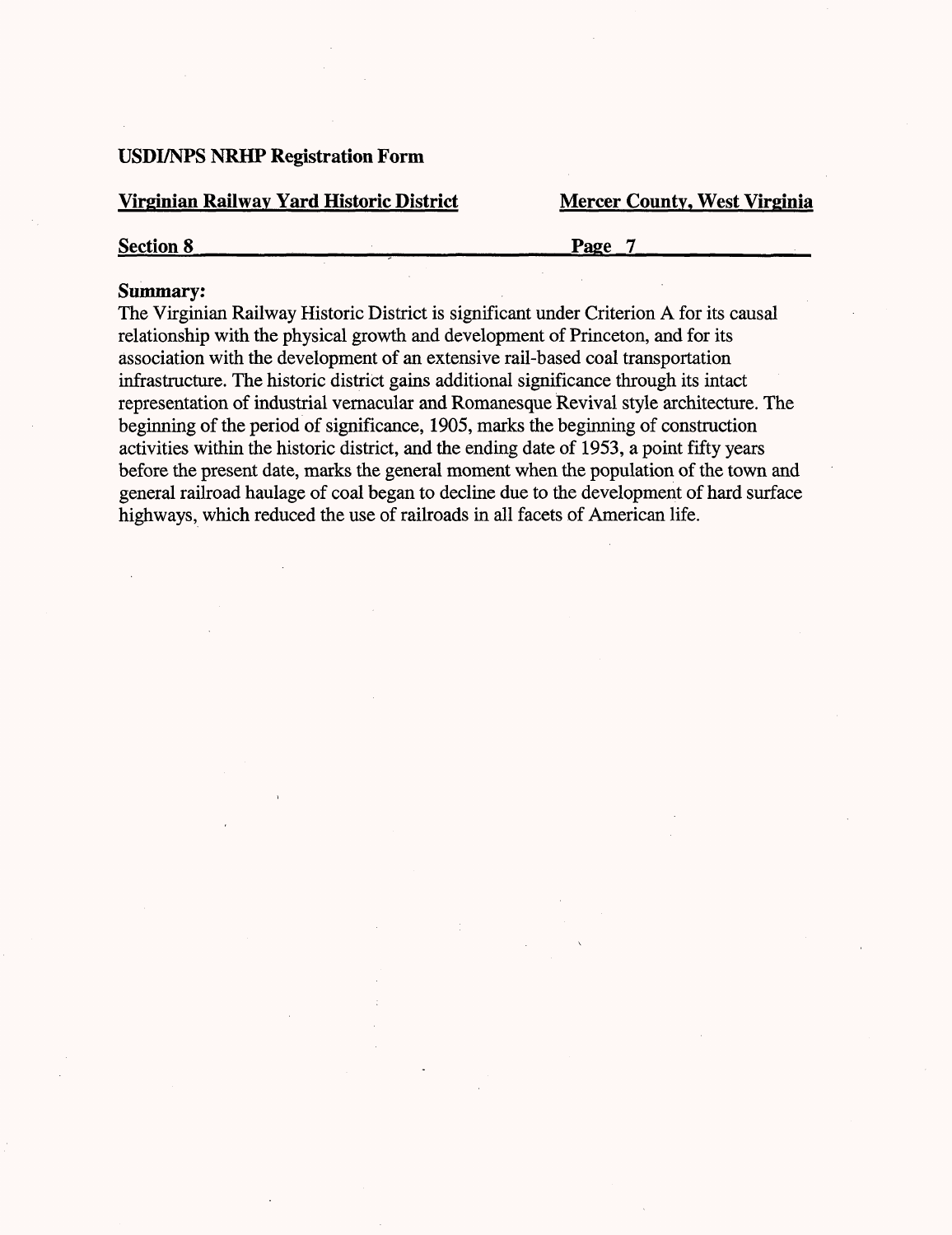**Virginian Railway Yard Historic District Mercer County, West Virginia** 

**Section 9**<br>**Page 2** 

### **BIBLIOGRAPHY**

- Ambler, Charles Henry PhD. West Virginia The Mountain State. Prentice-Hall. Inc. 1940.
- Ambler, Charles Henry. West Virginia Stories and Biographies. Rand McNally & Company. New York Chicago San Francisco. 1937, 1942, 1954.
- Callahan, James Morton. History of West Virginia Old and New. The American Historical Society, Inc. Chicago and New York. 1923.
- Callahan, James Morton. Semi-Centennial History of West Virginia. Semi-Centennial Commission of West Virginia. 1913.
- Comstock, Jim. West Virginia Heritage Encyclopedia, Richwood, WV, 1976.
- E.T. Boggess, Architect, Inc. Princeton, WV Maps for Downtown Princeton, Lower Mercer Street Development. May 19,1996.
- Harris, John T. Editor. Official Register Division of the West Virginia Legislative Hand Book and Manual. 1921, 1933, 1941, 1955. Tribune Printing Company, Charleston, West Virginia.
- Lewis, Lloyd D. The Virginian Era. TLC Publishing, Route 4, Box 154, Lynchburg, Virginia 24503-9711. 1992.
- Lewis, Virgil A. History of West Virginia. Hubbard Brothers, Publishers. Philadelphia. 1889.
- Mercer County History 1984. Mercer County Historical Society, Inc. PO Box 5012, Princeton, WV 24740.
- North, E. Lee. The 55 West Virginias. West Virginia University Press, Morgantown, West Virginia. 1998.
- Price, Bonnie and Rosen, Anita. Pictorial History of Mercer County Volume II by the Princeton Times 180Q's-196Q's. The Princeton Times. 1996.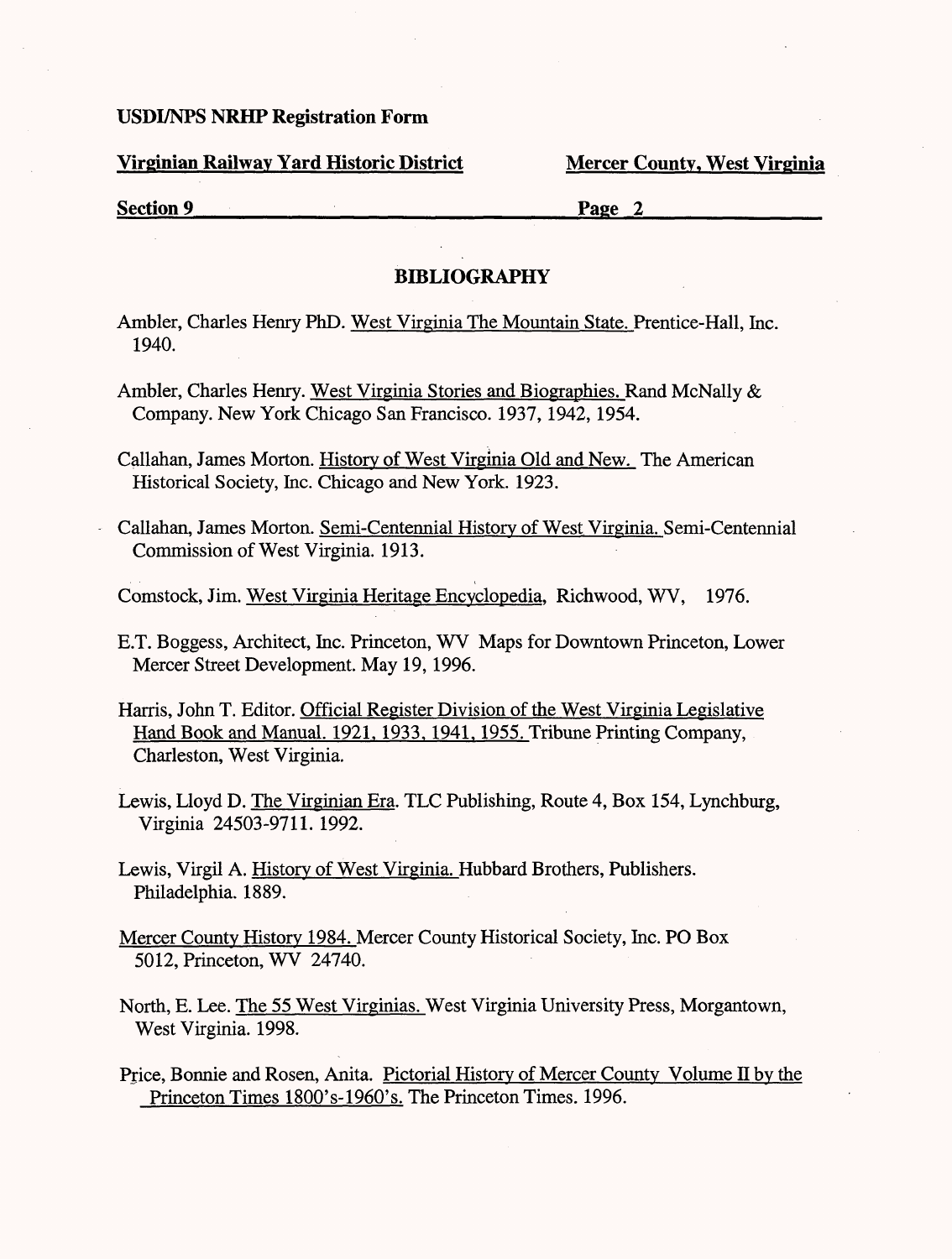#### **Virginian Railway Yard Historic District Mercer County, West Virginia**

# **Section 9 Page 3**

Rice, Otis K. West Virginia A History. The University Press of Kentucky. 1985.

Sanders, William. Legacy of Homes and Families Princeton - Athens Area West Virginia. Walsworth Publishing, Marceline, MO. 1985.

Sanborn Fire Insurance Maps: 1910; Jan.1915; Feb. 1923; July 1930; 1946.

Slayton, Clarence H. Jr. The Virginian Railway Early Years Construction & Locomotive Acquisition and The Two Slavton Brothers Who Were Actively Involved. G&H Printing, Inc. 203 E. Ridgeville Blvd., Mt. Airy, Maryland 21771. 1999.

Straley, Harrison W. II. Memoirs of Old Princeton. Reprint by the Mercer County Historical Society. 1975.

Swartz, Martin E. An Introduction To The Virginian Railway. The Norfolk and Western Historical Society email site.

The Pinnacle. March 23, 1943. Number II, Volume XVIII.

The Pinnacle. May 25,1943. Number XVI, Volume XVIH.

The Princeton Times Pictorial History Circa 1850-1991. The Princeton Times, Princeton, West Virginia. 1991.

Rosen, Anita. A Pictorial History of Mercer County 1850-1960. The Princeton Times.

West Virginia – A Guide to the Mountain State. Sponsored by the Conservation Commission of West Virginia. Oxford University Press, New York. 1941.

West Virginia Historic Property Inventory Forms dated June 1984.

Williams, John Alexander. West Virginia A Bicentennial History. W.W. Norton & Company, Inc. New York 1976.

Williams, John Alexander. West Virginia And The Captains Of Industry. West Virginia University Library. Morgantown. 1976.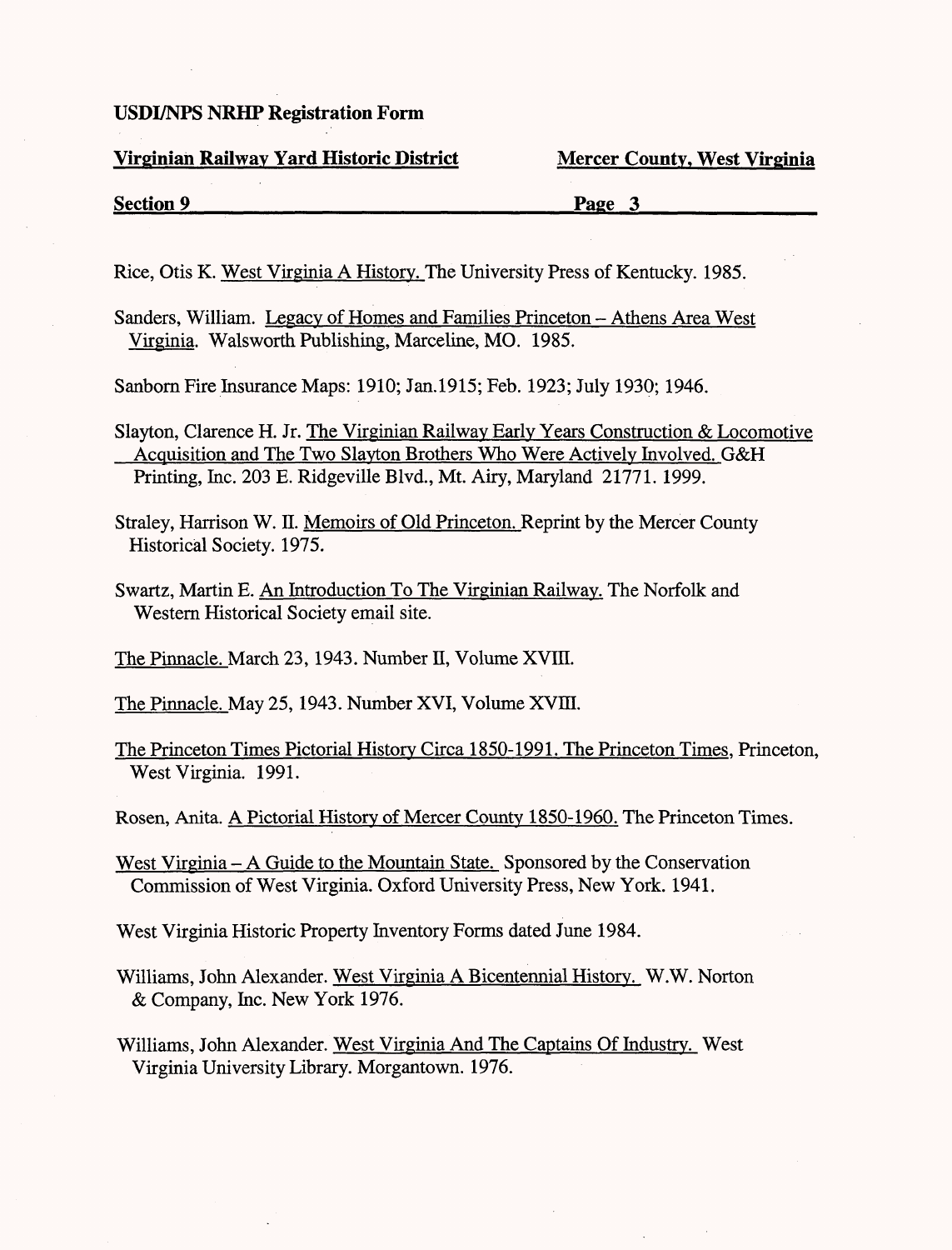**Virginian Railway Yard Historic District Mercer County, West Virginia** 

**Section 10** Page 2

#### **VERBAL BOUNDARY DESCRIPTION:**

The boundary of the Virginian Railway Historic District is shown as the dotted line on the accompanying map titled "Verbal Boundary Description Virginian Railway Yard Historic District Mercer County Princeton, West Virginia" dated October 2002.

### **BOUNDARY JUSTIFICATION:**

The boundaries encompass the extant physical structures of the Virginia Railway Yard.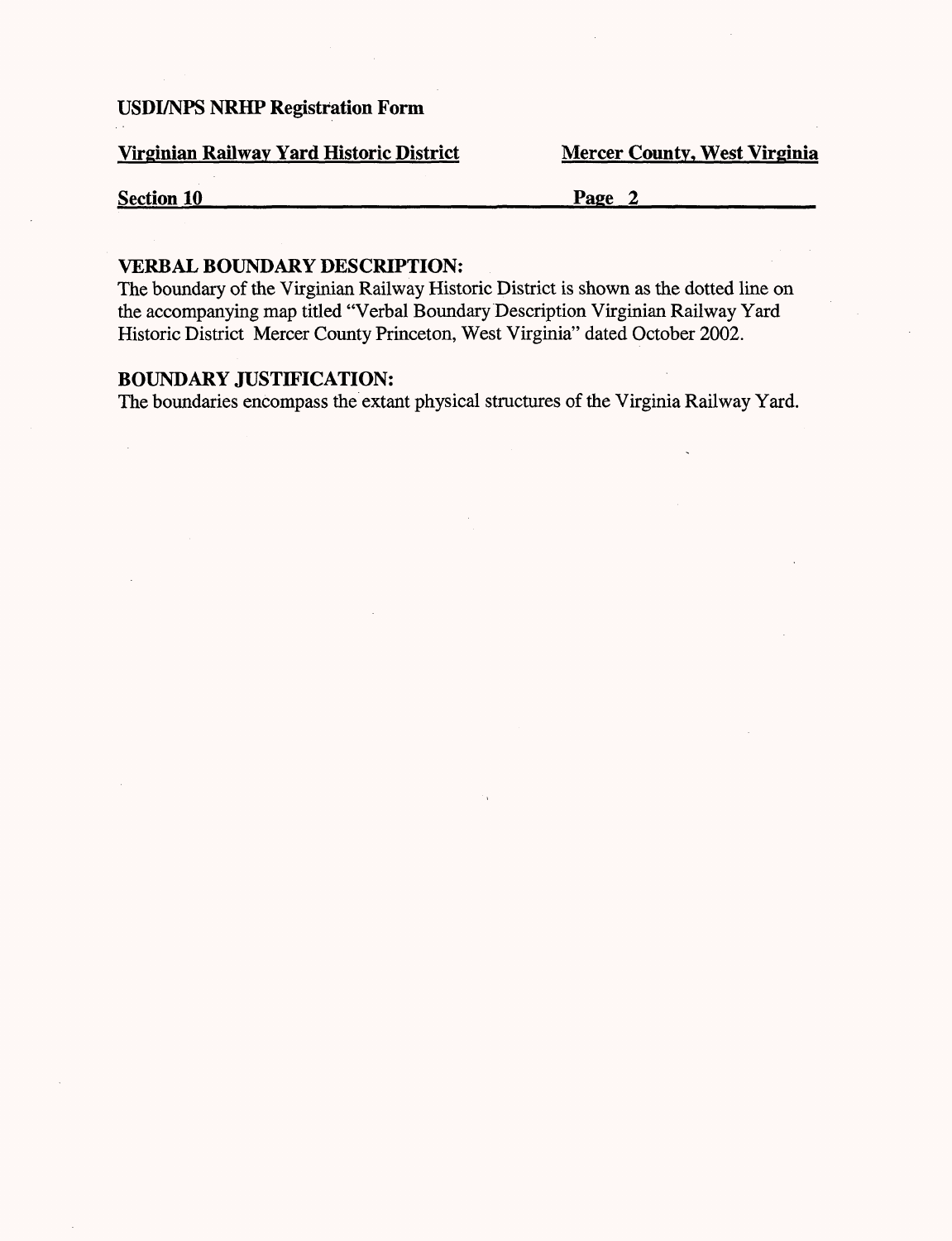#### (NFS Form 10-900)

Photo 7 of 15

Photo 5 of 15

Photo 6 of 15

United States Department of the Interior National Park Service

# **NATIONAL REGISTER OF HISTORIC PLACES CONTINUATION SHEET**

Virginian Railway Yard Historic District Section Number **PHOTO** Mercer County, WV Page 1 Name: Address: City: County: Photographer: Date: Negatives: Photo 1 of 15 Photo 2 of 15 Photo 3 of 15 Photo 4 of 15 Virginian Railway Historic District Princeton **Mercer** Michael Gioulis April 2002 West Virginia Division of Culture and History/State Historic Preservation Office Loading platform looking northeast. North repair shop, #0001, looking southeast. North repair shop, #0001, looking north. North storage building, #0016, looking southwest.

Car wheel shop, #0015, looking southeast.

Repair shop/office, #0006, looking northeast.

Repair shop/office, #0006, looking southwest.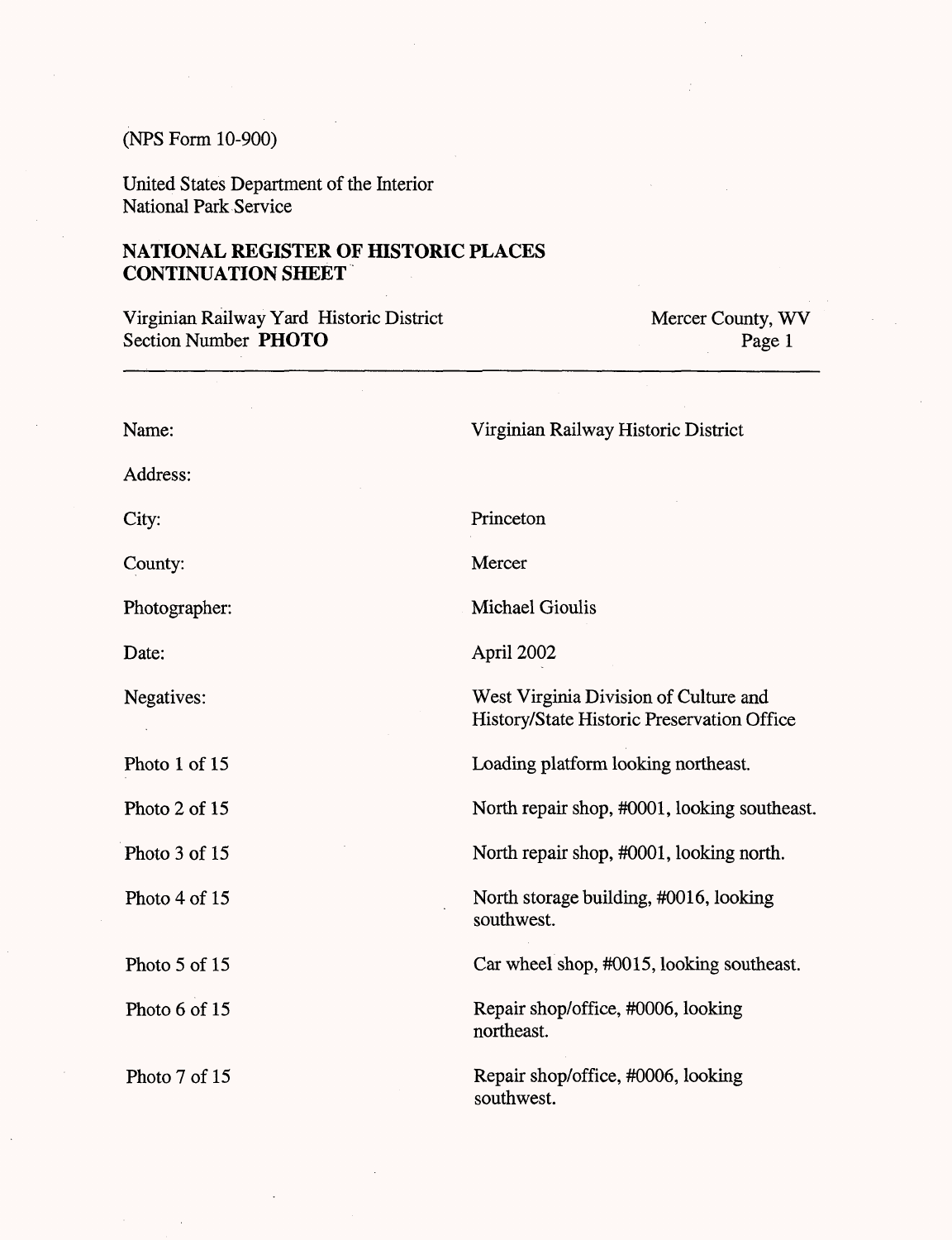# (NFS Form 10-900)

United States Department of the Interior; National Park Service

# **NATIONAL REGISTER OF HISTORIC PLACES CONTINUATION SHEET**

Virginian Railway Yard Historic District Section Number **PHOTO**

Mercer County, WV Page 2

| Photo $8$ of $15$  | Freight shed detail, #0002, looking east.                                             |
|--------------------|---------------------------------------------------------------------------------------|
| Photo 9 of $15$    | North end of yard looking southeast.                                                  |
| Photo 10 of 15     | North end of yard looking north.                                                      |
| Photo 11 of 15     | Locomotive erecting shop, #0007, looking<br>west.                                     |
| Photo $12$ of $15$ | Loading platform, #0005, and<br>Office/Storage building, #0004, looking<br>northwest. |
| Photo $13$ of $15$ | Office/Storage building, #0004, detail<br>looking northwest.                          |
| Photo $14$ of $15$ | Partial overview of yard looking northwest.                                           |
| Photo 15 of 15     | Interior detail of site #0007 looking west.                                           |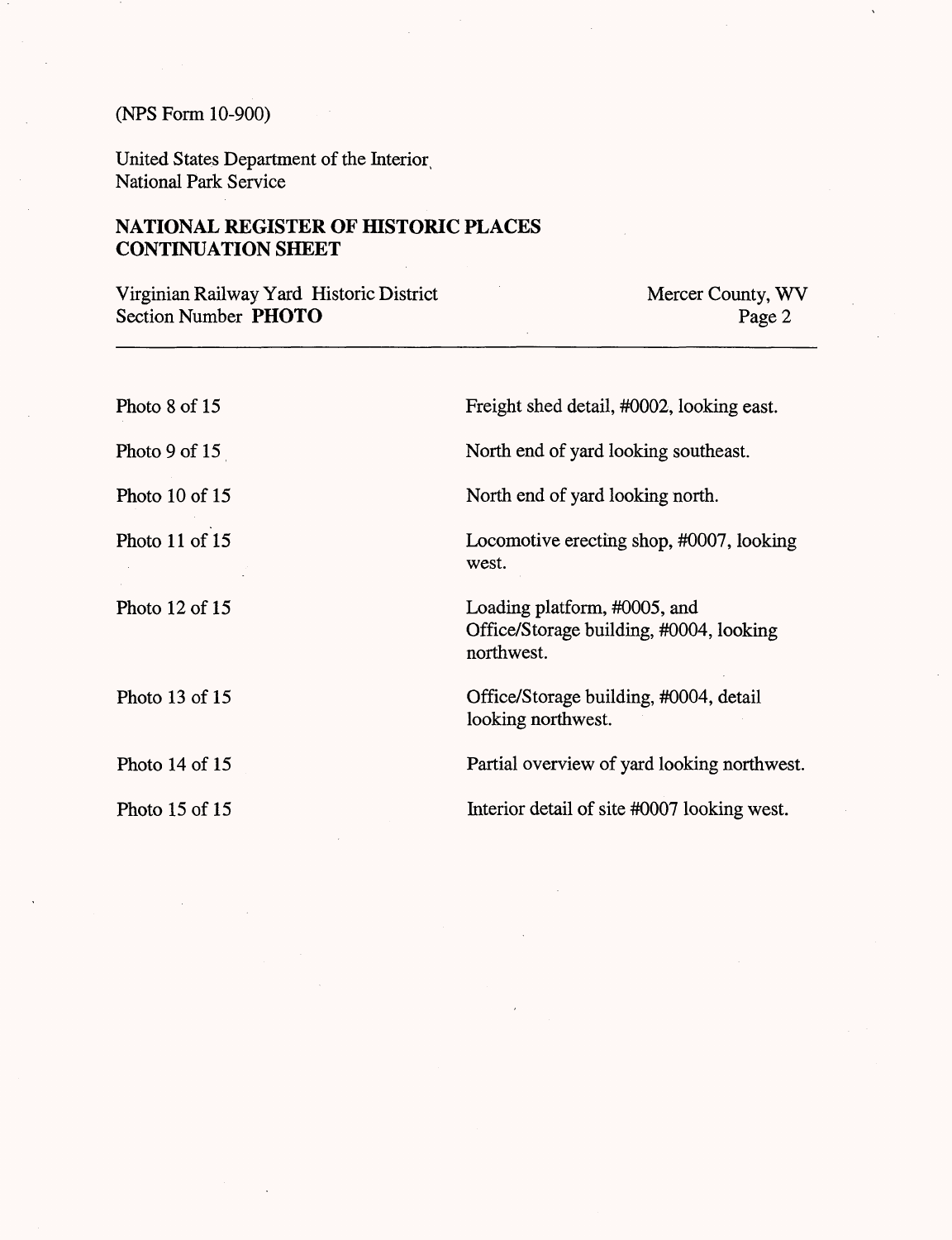